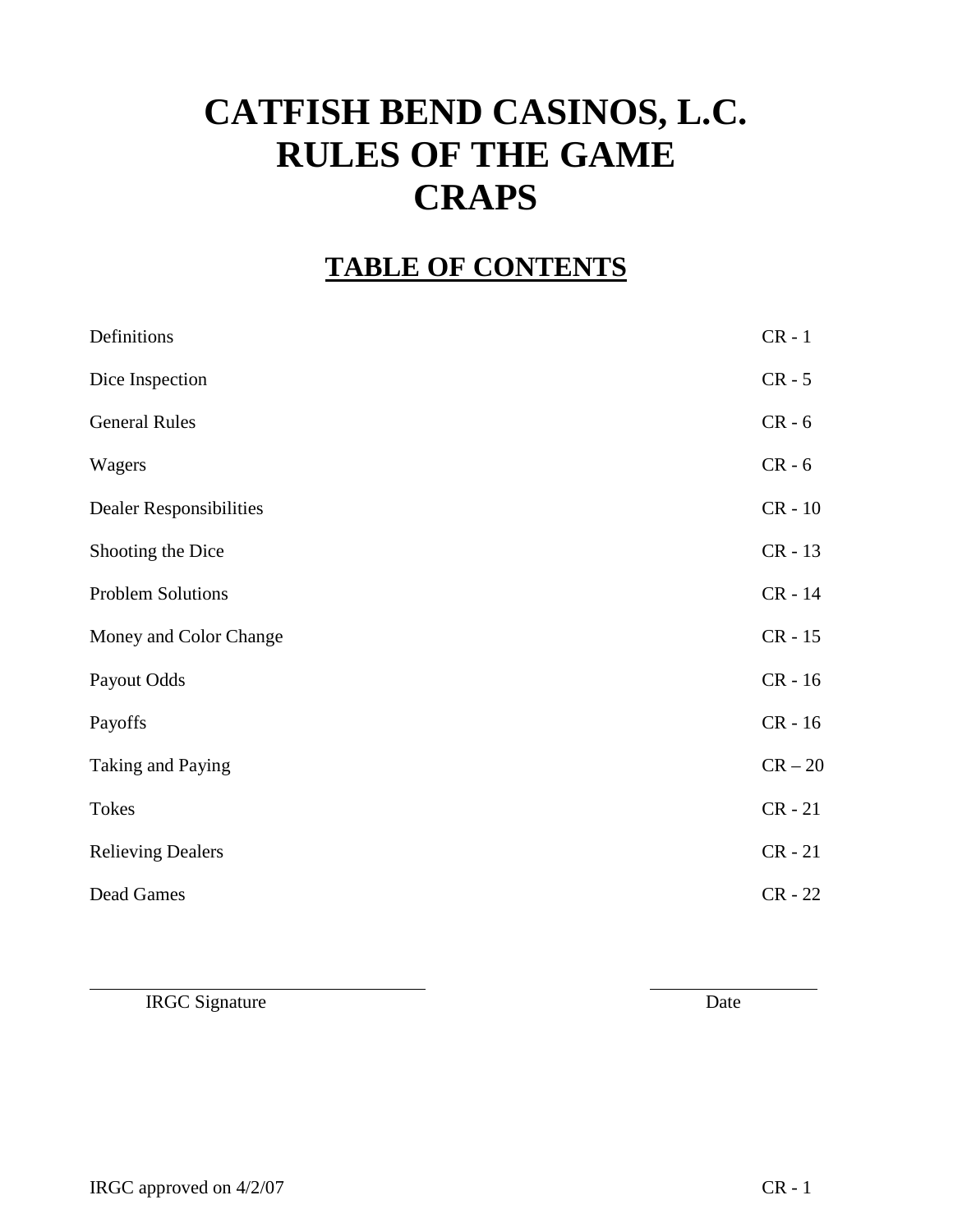## **DEFINITIONS**

The following words and terms, when used in this manual, shall have the following meanings unless the content clearly indicates otherwise:

| <b>ACES</b>          | Betting that the next roll will be the total sum of 2.                                                                                                                                                                                     |
|----------------------|--------------------------------------------------------------------------------------------------------------------------------------------------------------------------------------------------------------------------------------------|
| <b>ANY CRAPS</b>     | A bet that the next roll will be 2, 3, or 12.                                                                                                                                                                                              |
| <b>ANY SEVEN</b>     | A bet that the next roll will be 7.                                                                                                                                                                                                        |
| <b>BOX</b>           | The inside center of the layout with no markings between the Base Dealers and<br>in front of the bank.                                                                                                                                     |
| <b>BOX NUMBER</b>    | A betting space on the layout (closest to the Dealer) where each of the possible<br>point number $(4, 5, 6, 8, 9, 10)$ appear within or box. Players may bet each<br>or all of these numbers at any time (Place bets, Buy bets, lay bets). |
| <b>BOXPERSON</b>     | The Supervisor responsible for bank.                                                                                                                                                                                                       |
| <b>BUTTON</b>        | A small round chip used to keep track of Buy bets, Lay bets, Off and On Place<br>bets, or Hardways                                                                                                                                         |
| <b>BUY BET</b>       | Giving the house a 5% commission in order to be paid correct odds for a Place<br>bet. Works like Pass Line bets in that the point must appear before the 7 to be a<br>winner.                                                              |
| <b>CALL BET</b>      | A bet that is called without checks or money. The law prohibits such bets.                                                                                                                                                                 |
|                      | COME-OUT POINT A total of 4, 5, 6, 8, 9 or 10 thrown by the shooter on the Come-Out roll.                                                                                                                                                  |
| <b>COME-OUT ROLL</b> | The first roll of the dice in a betting round and determines the point for Pass bet<br>and Don't Pass Line bets.                                                                                                                           |
| <b>CONTRACT BET</b>  | A bet which may not be removed or reduced once a point has been established.<br>Pass Line and Come bets are contract bets.                                                                                                                 |
| <b>CRAPS</b>         | Throwing a 2, 3 or 12.                                                                                                                                                                                                                     |
| <b>CRAPS CREW</b>    | Dealers assigned to a single Craps game.                                                                                                                                                                                                   |
| <b>DICE BOWL</b>     | The container on the game which holds dice which are not in play but which are<br>available for use.                                                                                                                                       |
| <b>EASY WAY</b>      | A dice roll of 4, 6, 8, or 10 in any way but the hardway.                                                                                                                                                                                  |
| <b>FIELD BET</b>     | Placed on the space marked "field", a bet that 2, 3, 4, 9, 10, 11 or 12 will be the<br>next roll.                                                                                                                                          |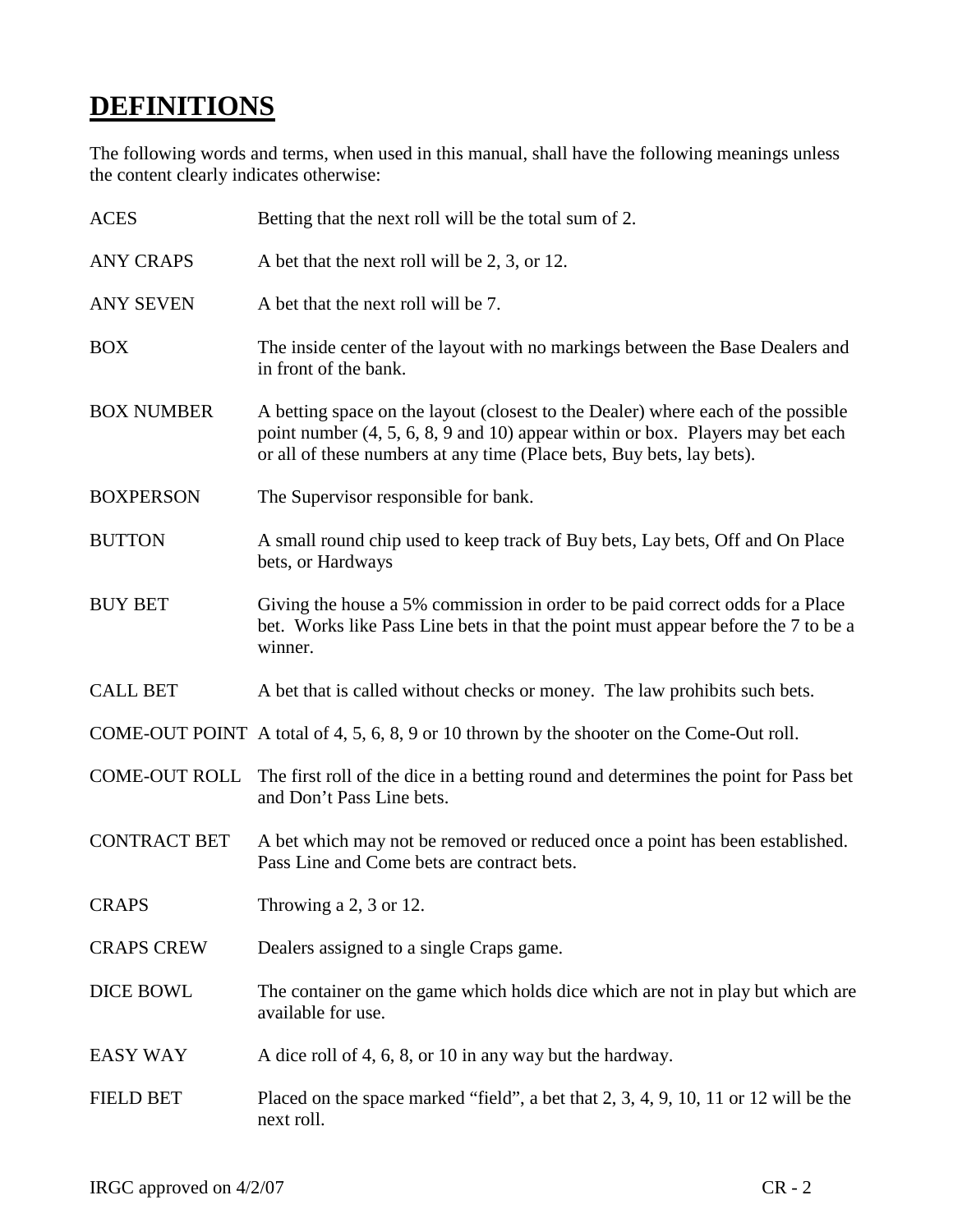| <b>FLAT BET</b>      | The original Pass, Come, Don't Pass or Don't Come bet to which any odds bet<br>may be attached. It is paid even money.                                                                                                                                                       |  |
|----------------------|------------------------------------------------------------------------------------------------------------------------------------------------------------------------------------------------------------------------------------------------------------------------------|--|
| <b>FRONT LINE</b>    | Another name for the Pass Line.                                                                                                                                                                                                                                              |  |
| <b>HARD WAY</b>      | Betting on a roll of 4, 6, 8 or 10 thrown as pairs $(2-2, 3-3, 4-4)$ or 5-5) before the<br>same number is rolled easy or before a 7 is rolled.                                                                                                                               |  |
| HI-LO                | A bet that the next roll of the dice will be a 2 or 12.                                                                                                                                                                                                                      |  |
| <b>HORN BET</b>      | Allows the player to bet simultaneously that one of four different numbers<br>$(2,3,11)$ or 12) will appear on the next roll. The player's wager is split among the<br>four numbers and a winning number pays off at the same odds as a normal<br>center or proposition bet. |  |
| <b>HORN HIGH BET</b> | Bet amount is split into five parts. Two units on the high side and one unit on<br>each of the other three numbers.                                                                                                                                                          |  |
| <b>INSIDE</b>        | The area of the layout closest to the Stickperson or the proposition area in the<br>center.                                                                                                                                                                                  |  |
| <b>LAY BETS</b>      | Betting that a point number will not be rolled before a 7 is thrown. Exactly the<br>opposite of Buy bets. Player must pay 5% commission on winnings.                                                                                                                         |  |
| <b>LAYOUT</b>        | A felt table covering with diagram designating spaces for different bets. The<br>players place their money on the spaces to signify the bets they are making.                                                                                                                |  |
| <b>LINE BET</b>      | Bet on the Pass Line or Don't Pass Line.                                                                                                                                                                                                                                     |  |
| <b>MARKER PUCK</b>   | Small round chip used to mark the point. Puck is black on the side where the<br>word "off" is written and white on the side where the word "on" is written.                                                                                                                  |  |
| <b>MIRRORS</b>       | In front of the Boxperson which Boxperson uses to check the number on the<br>dice that he/she cannot see, and check all payments on the layout.                                                                                                                              |  |
| <b>MISS OUT</b>      | To fail to make the point (throw a "7" before the established point).                                                                                                                                                                                                        |  |
| <b>NATURAL</b>       | "7" or "11" when thrown on a Come-Out roll (first roll of the dice). Also 2, 3<br>and 12 are naturals.                                                                                                                                                                       |  |
| <b>ODDS</b>          | Separate bets that can be made along with the Pass Line, Don't Pass Line, Come<br>and Don't Come bets.                                                                                                                                                                       |  |
| ONE ROLL BET         | A bet which is decided on the next roll of the dice (only one roll action).                                                                                                                                                                                                  |  |
| <b>OUTSIDE</b>       | The part of the layout closest to the players or at the end of the table.                                                                                                                                                                                                    |  |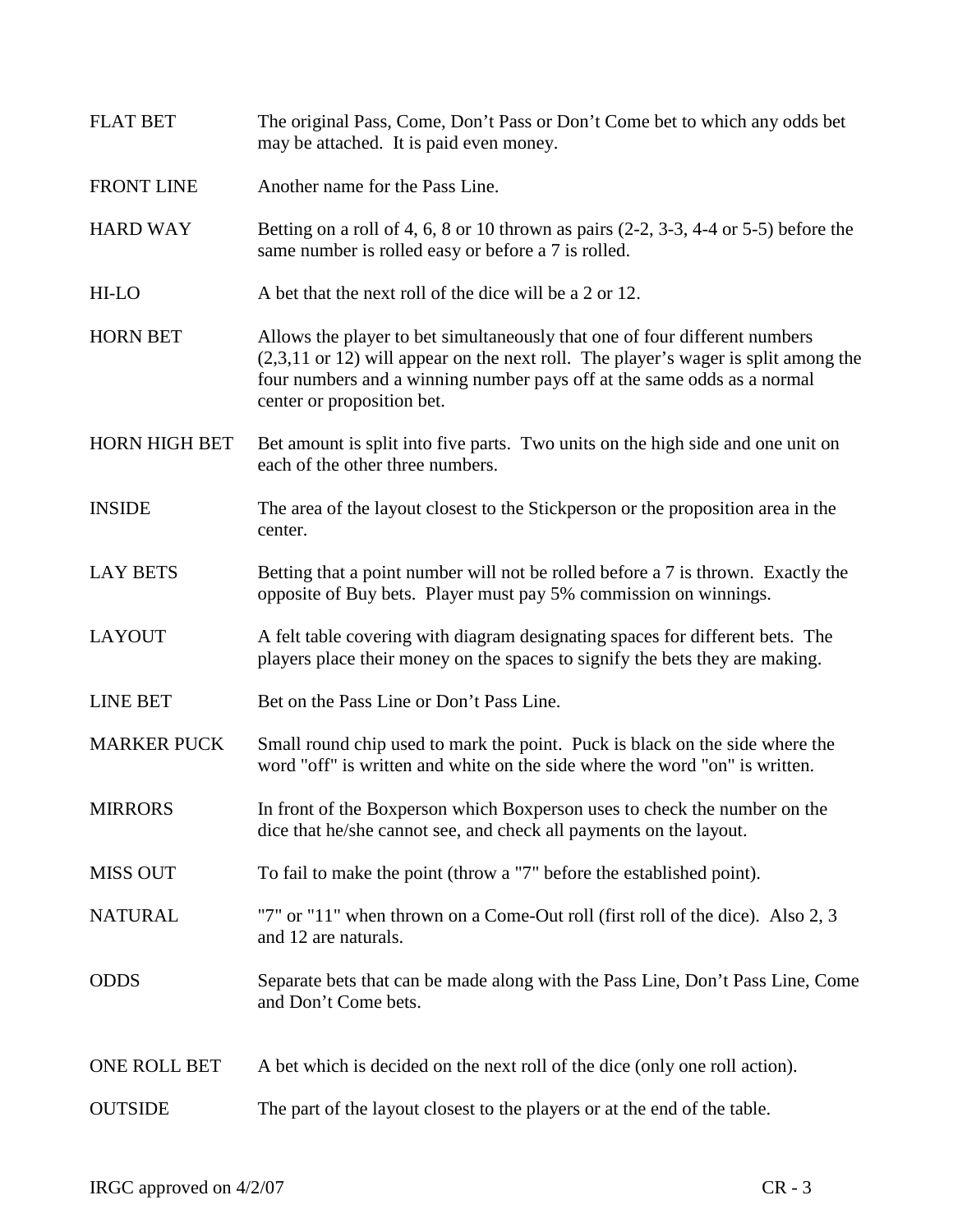| <b>OVERLAY</b>      | This bet is made on the Don't Pass when there is an existing Don't Pass bet with<br>maximum odds. A player may then overlay the point. This is the same as<br>Laying behind the point on the Don't Pass Line. (Lay Bet).              |  |
|---------------------|---------------------------------------------------------------------------------------------------------------------------------------------------------------------------------------------------------------------------------------|--|
| <b>PARLAY</b>       | Let it ride; to leave the original bet and the winnings of that bet on the table and<br>wager them again.                                                                                                                             |  |
| <b>POINT</b>        | The number that is established on the Come-Out roll. Only place numbers<br>$(4,5,6,8,9,10)$ can become the point. The shooter will attempt to repeat throwing<br>the point before throwing a 7 in order to win that round of betting. |  |
| PRESS THE BET       | To increase a wager after winning a bet for the same amount as the original bet.<br>(Double the bet)                                                                                                                                  |  |
|                     | PROPOSITION BET The center bets; one-roll bets. Also includes the hard ways, even though they<br>are not a one-roll bet.                                                                                                              |  |
| <b>RAIL</b>         | The grooved area along the top of the craps table perimeter where players keep<br>their chips.                                                                                                                                        |  |
| <b>RIGHT BETTOR</b> | The player who bets the dice to Pass or win. A player who bets the shooter will<br>make the Point.                                                                                                                                    |  |
| <b>ROLL</b>         | The throw of the dice by the shooter.                                                                                                                                                                                                 |  |
| <b>SECOND BASE</b>  | The Dealer to the right of the Box person.                                                                                                                                                                                            |  |
| <b>SEVEN-OUT</b>    | When the shooter throws a 7 after a point has been established and before<br>repeating the point number.                                                                                                                              |  |
| <b>SEVEN-WINNER</b> | When the shooter throws a 7 on the Come-Out Roll.                                                                                                                                                                                     |  |
| <b>SHOOTER</b>      | The player who throws the dice.                                                                                                                                                                                                       |  |
| <b>STICK</b>        | A Crap stick used by the Stickperson to push the dice around the table to the<br>player.                                                                                                                                              |  |
| <b>STICK PERSON</b> | The Dealer responsible for the control of the dice. Calls out the dice rolls and<br>returns the dice to the shooter. Also responsible for the placing and paying the<br>proposition bets.                                             |  |
| <b>THIRD BASE</b>   | The Dealer to the left of the Box person.                                                                                                                                                                                             |  |
|                     | THREE WAY CRAPS A bet made in units of 3 with one unit on 2, one unit or 3, and one unit on 12.                                                                                                                                       |  |
| <b>TOKE</b>         | Tip given to the Dealer.                                                                                                                                                                                                              |  |
| <b>TOTAL</b>        | The sum of the numbers shown on the high or uppermost sides of the two dice<br>on any given roll.                                                                                                                                     |  |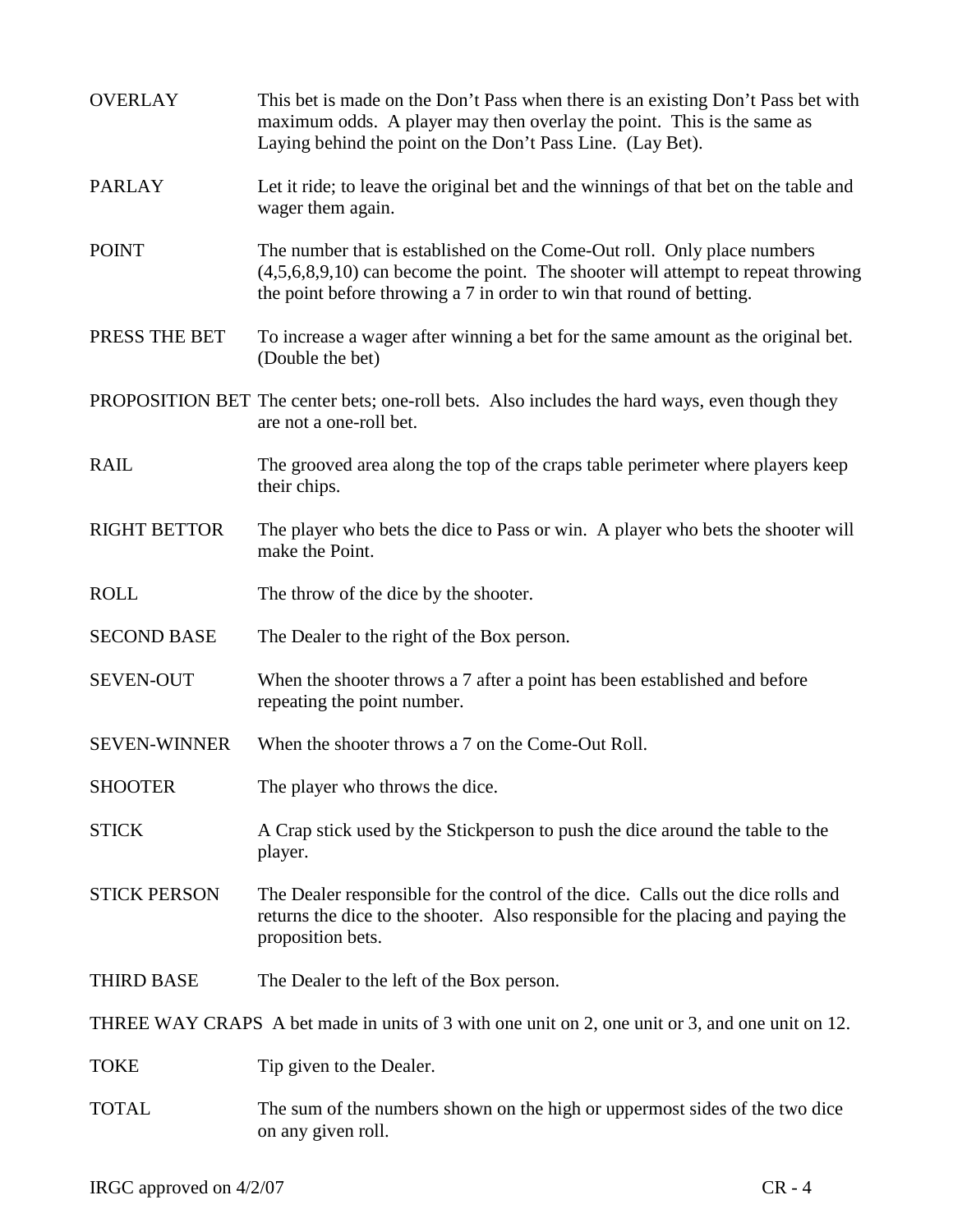|                | VIGORISH (JUICE) 5% commission paid to the house by the player on certain winning bets such as<br>Buy bets or Lay bets. |
|----------------|-------------------------------------------------------------------------------------------------------------------------|
| <b>WORKING</b> | Meaning certain bets will be at risk on the next dice roll.                                                             |
| WRONG BETTOR   | The player who bets the dice to lose. Betting the shooter will not make the point<br>and instead he will 7 Out.         |

## **DICE INSPECTION**

A set of five dice conforming to regulations shall be present at the Craps table during gaming at Craps

Prior to dice being used on a gaming table, or whenever deemed necessary by the Supervisor, the following inspections shall be made by the Supervisor before the dice can be put into play:

- 1. Visually inspect for obvious flaws, defects or missing spots on all six sides.
- 2. Measure with the micrometer to ensure square and to insure each die is within tolerance of .7500 - .7575 inches.
- 3. Using a scribe, each die is marked at the discretion of the Shift Manager or designee. After completing the above-mentioned inspections, a Supervisor shall transfer a set of five dice directly to game or locked up until a game is opened.
- 4. All five dice used will have identical serial numbers.
- 5. The Supervisor will prepare a new set for play. If a game is in progress while switching the dice, the Supervisor will wait until the end of a roll to switch sets. When the old set of dice is off the game, the Supervisor, using a canceling device, will cancel each die on the number four. The supervisor will then sign the dice out on the foil and then wrap the dice in the foil and tape the ends up.
- 6. The dice will be brought in and inspected by the Supervisor, if:
	- 1. The Stickperson loses site of the dice.
	- 2. The shooter passes the dice to another player.
	- 3. There is any question that the dice have been damaged, switched or altered.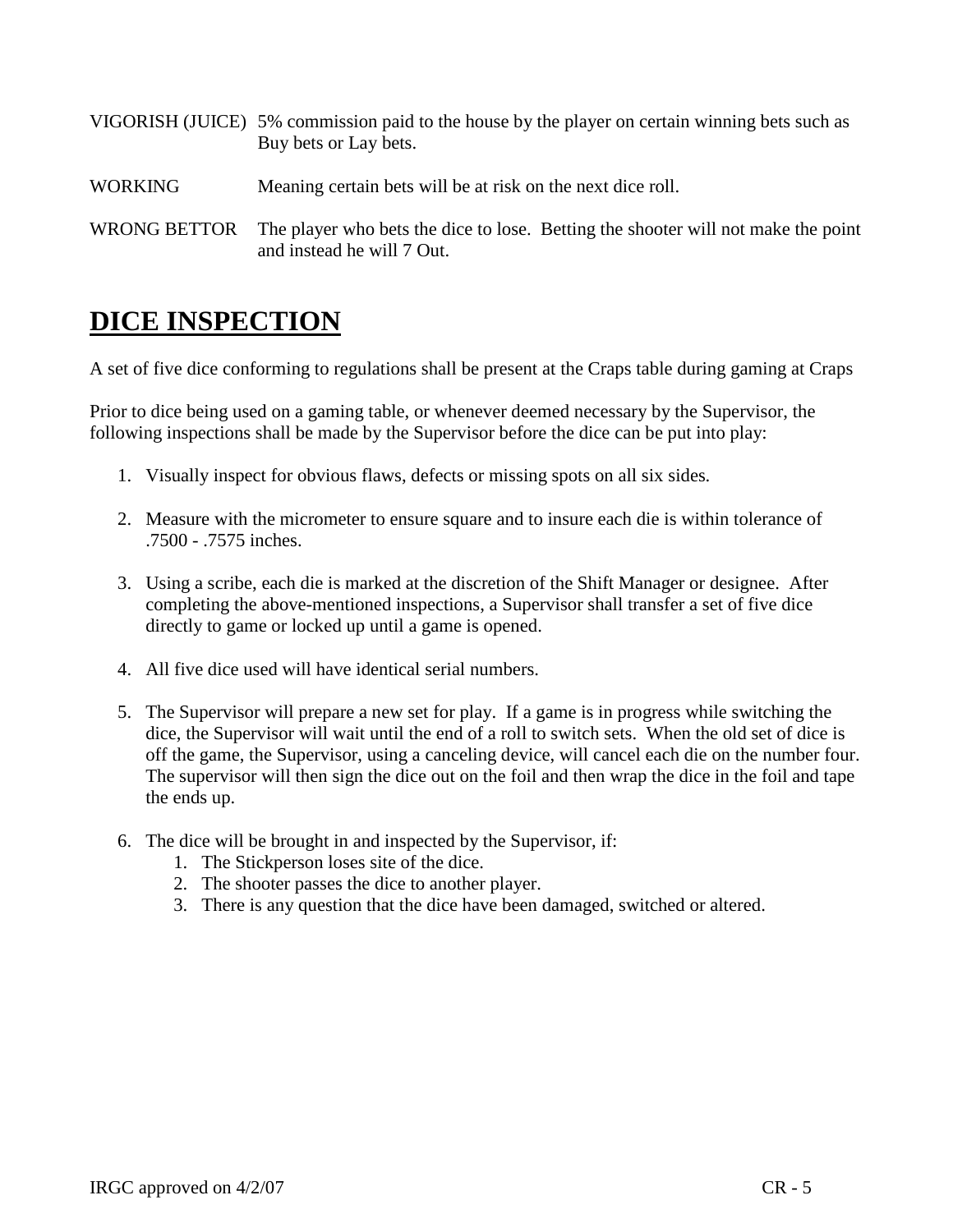## **GENERAL RULES**

The first player to accept the dice shall become the shooter. The shooter shall select and retain two of the dice offered. The remaining dice of the set shall be returned to the dice bowl, which shall be placed immediately in front of the Stickperson.

The player must handle the dice with one hand only when throwing and the dice must hit the wall on the opposite end of the table.

The first roll of the dice in a betting round is called the Come Out roll.

In order to shoot the dice a player MUST have a Pass or Don't Pass bet.

## **WAGERS**

The player is to handle his/her own money. Stacking the player's money or determining the amount of the player's next bet shall not be allowed unless the player requests assistance. If a player requests assistance, the Dealer must pay all bets before assisting the player.

All wagers shall be made by placing gaming checks on the appropriate areas of the layout. Checks tossed by a player may be caught in the air so as not to disturb bets on the layout.

Wagers must be made before the dice are thrown. "Call bets" or the calling out of bets between the time the dice leave the shooter's hand and the time the dice come to rest, not accompanied by the placement of gaming checks, are not allowed.

The following are the definitions and permissible wagers at the game of Craps:

- 1. "Pass bet" a wager placed on the Pass Line of the layout immediately prior to the Come-Out roll.
	- a. The "Pass bet" shall win, if on the Come-Out roll:
		- 1. A total of 7 or 11 is thrown, or
		- 2. A total of 4, 5, 6, 8, 9 or 10 is thrown and that total is again thrown before a 7.
	- b. The "Pass bet" shall lose, if on the Come-Out roll:
		- 1. A total of 2, 3 or 12 is thrown, or
		- 2. A total of 4, 5, 6, 8, 9 or 10 is thrown and a 7 is subsequently rolled before that total is thrown again.
	- c. The "Pass bet" is a contract bet and cannot be removed or decreased after the point number has been established. It can be increased any time before the roll of the dice.
- 2. "Don't Pass bet" a wager placed on the Don't Pass Line of the layout immediately prior to the Come-Out roll.
	- a. The "Don't Pass bet" shall win if on the Come-Out roll:
		- 1. A total of 2 or 3 is thrown, or
		- 2. A total of 4, 5, 6, 8, 9 or 10 is thrown and a 7 is subsequently rolled before that total is again thrown.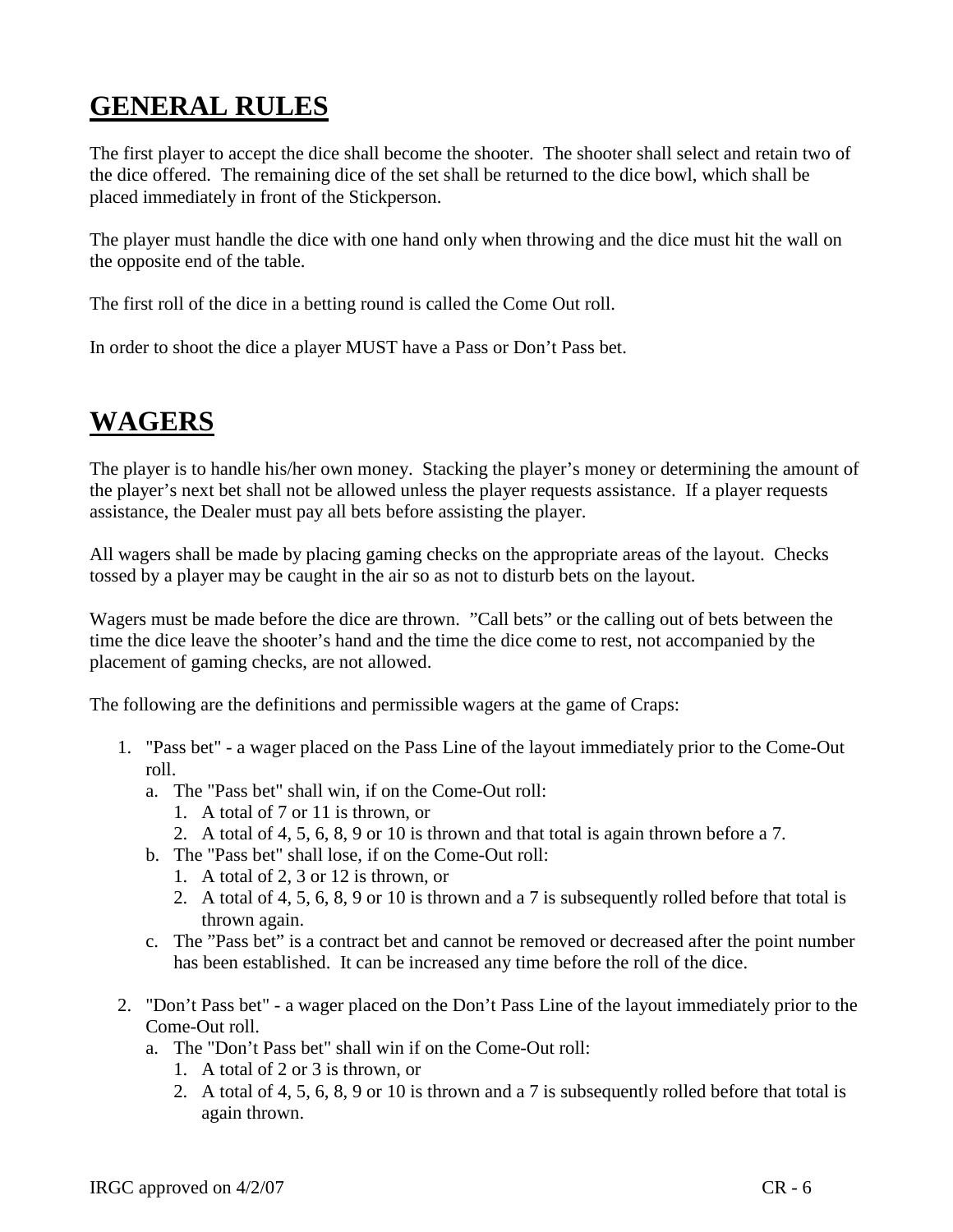- b. The "Don't Pass bet" shall lose if on the Come-Out roll:
	- 1. A total of 7 or 11 is thrown, or
	- 2. A total of 4, 5, 6, 8, 9 or 10 is thrown and that total is again thrown before a 7.
- c. The "Don't Pass bet" will be a push if a 12 is thrown on the Come-Out roll.
- d. The "Don't Pass bet" can be removed or decreased after the point has been established and before the next roll of the dice. It cannot be increased at any time.
- 3. "Come bet" a wager placed on the Come Line of the layout at any time after the Come-Out roll.
	- a. The "Come bet" shall win if on the roll immediately following placement of such bet:
		- 1. A total of 7 or 11 is thrown, or
		- 2. A total of 4, 5, 6, 8, 9 or 10 is thrown and that total is again thrown before a 7.
	- b. The "Come bet" shall lose if on the roll immediately following placement of such bet: 1. A total of 2, 3, or 12 is thrown, or
		- 2. A total of 4, 5, 6, 8, 9 or 10 is thrown and a 7 is subsequently rolled before that total is thrown again.
- 4. "Don't Come bet" a wager placed on the "Don't Come" area of the layout at any time after the Come-Out roll.
	- a. The "Don't Come bet" shall win if on the roll immediately following placement of such bet: 1. A total of 2 or 3 is thrown, or
		- 2. A total of 4, 5, 6, 8, 9 or 10 is thrown and a 7 is subsequently rolled before that total is again thrown.
	- b. The "Don't Come bet" shall lose if on the roll immediately following placement of such bet:
		- 1. A total of 7 or 11 is thrown, or
		- 2. A total of 4, 5, 6, 8, 9 or 10 is thrown and that total is again thrown before a 7.
	- c. The "Don't Come bet" will be a push if a total of 12 is thrown on the roll following placement of such bet.
	- d. The "Don't Come bet" can be removed or decreased at any time.
- 5. "Odds Bets" Additional wagers made with regard to the corresponding Pass or Come bet. Odds bets can be made at any time after a point number has been established for the corresponding bet.
	- a. An Odds wager may be made for less than the table minimum, provided it is a proper amount.
	- b. The Odds bet will win or lose with the corresponding flat bet.
	- c. "Taking Odds" Placing an Odds wager on the Pass or Come bet. There are no Pass Odds on the Come Out roll and the Come Odds are not working on the Come Out roll.
		- A. Whenever a player makes a Pass bet and a total of 4, 5, 6, 8, 9 or 10 is thrown on the Come-Out roll, he/she shall have the right to make an additional wager in support of the Pass bet. The Pass Odds bet is positioned directly behind the corresponding Pass bet. If, the Pass bet wins, the Pass bet shall be paid at odds of 1 to 1 and the Pass Odds bet shall be paid at the following odds:
			- 2 to 1 if the Come-Out point was 4 or 10
			- 3 to 2 if the Come-Out point was 5 or 9
			- 6 to 5 if the Come-Out point was 6 or 8
		- B. Whenever a player makes a Come bet and a total of 4, 5, 6, 8, 9 or 10 is thrown on the roll immediately following placement of such bet, he/she shall have the right to make an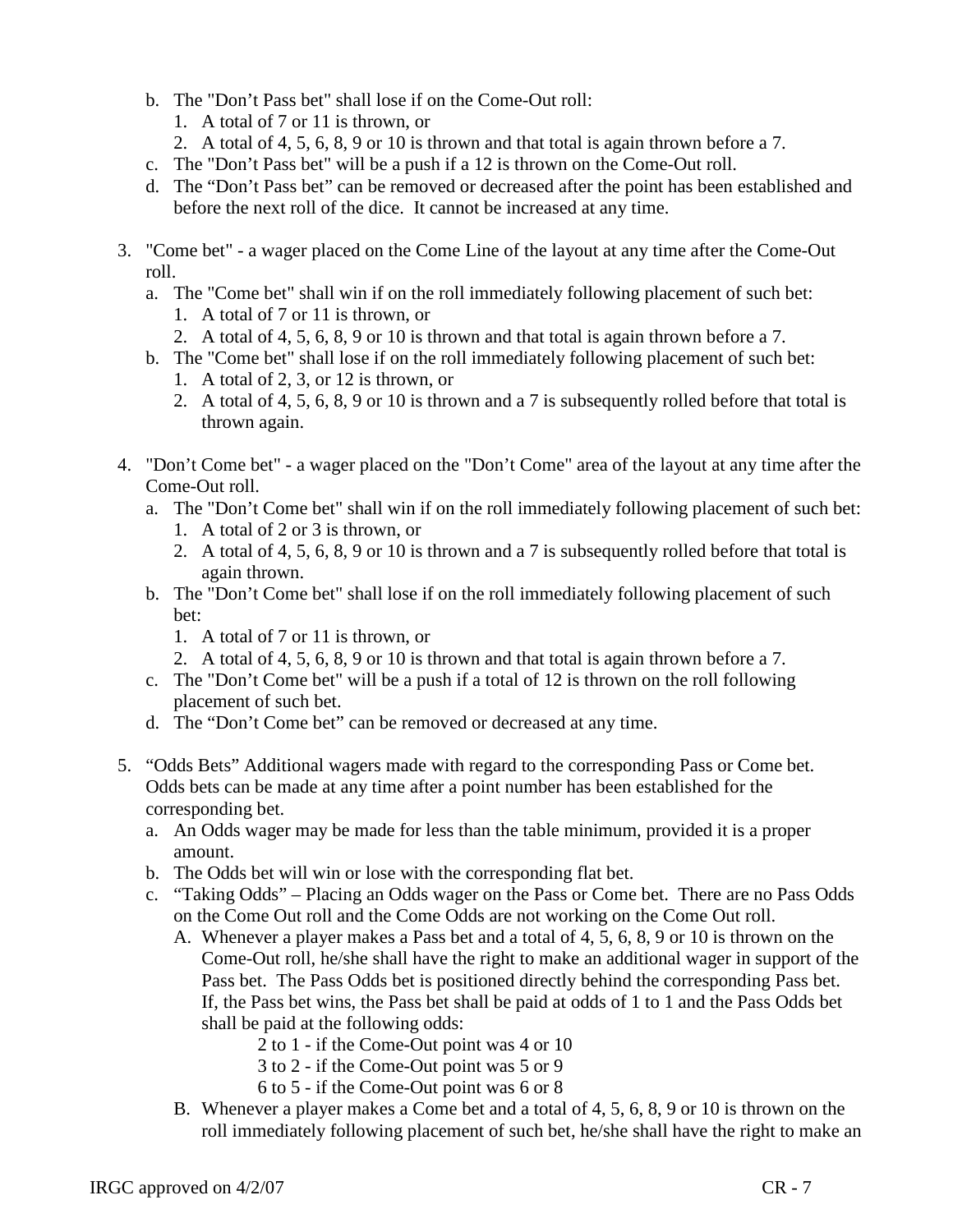additional wager in support of the Come bet. The Come Odds bet is place on top of the corresponding Come bets and offset. If the Come bet wins, the Come bet shall be paid at odds of 1 to 1 and the Come Odds bet shall be paid at the following odds:

- 2 to 1 if the Come point was 4 or 10
- 3 to 2 if the Come point was 5 or 9
- 6 to 5 if the Come point was 6 or 8
- d. "Laying Odds" Placing an Odds wager on the Don't Pass or the Don't Come bet. There are no Don't Pass Odds on the Come Out roll and the Don't Come Odds are working on the Come Out roll. The maximum Don't Odds are the amount that can be won from an Odds bet on the Pass bet.
	- A. Whenever a player makes a Don't Come bet and a total of 4, 5, 6, 8, 9 or 10 is thrown on the roll immediately following placement of such bet, he/she shall have the right to make an additional wager in support of the Don't Come bet. The Don't Come Odds are positioned next to the Don't Come bet behind the number, on the side away from the box and either "heeled off" or bridged. If the Don't Come bet wins, the Don't Come bet shall be paid at odds of 1 to 1 and the Don't Come Odds bet shall be paid at the following odds:
		- 1 to 2 if the Don't Come point was 4 or 10
		- 2 to 3 if the Don't Come point was 5 or 9
		- 5 to 6 if the Don't Come point was 6 or 8
	- B. Whenever a player makes a Don't Pass bet and a total of 4, 5, 6, 8, 9 or 10 is thrown on the Come-Out roll he/she shall have the right to make an additional wager in support of the Don't Pass bet. The Don't Pass Odds are positioned next to the Don't Pass bet on the Base Dealer's side and either "heeled off" or bridged. If the Don't Pass bet wins, the Don't Pass bet shall be paid at the odds of 1 to 1 and the Don't Pass Odds bet shall be paid at the following odds:
		- 1 to 2 if the Come point was 4 or 10 2 to 3 - if the Come point was 5 or 9
		- 5 to 6 if the Come point was 6 or 8
- 6. "Place bet" a wager that may be made at any time on any of the numbers 4, 5, 6, 8, 9 or 10 which will win if the number on which the wager was placed is thrown before a 7 and will lose if a 7 is thrown before such number. All Place bets shall be "off" on any Come-Out roll unless called "on" by the player and confirmed by the Dealer through placement of an "on" marker button on top of such player's wager. The Place bet may be increased, decreased, taken down or called "off" at any time before the next roll of the dice. Place bets are positioned on the top and bottom of the Come bet box according to where the player is positioned on the table.
- 7. "Buy bet" is "in lieu of a "Place bet to win" on 4, 5, 6, 8, 9 or 10. A player will have the option of receiving true odds on these bets, in return for the player paying to the casino, at the time of making the bet, 5 percent of the amount wagered.
- 8. "Field bet" a one roll wager which may be made at any time, and shall win if any of the totals of 2, 3, 4, 9, 10, 11 or 12 are thrown on the roll immediately following placement of such bets and shall lose if a total of 5, 6, 7, 8 is thrown on such a roll.
- 9. "Lay bet" is "in lieu of a "Place bet to lose" on 4, 5, 6, 8, 9 or 10. A player will be offered true odds on these bets in return for the player paying to the casino, at the time of making the bet, 5 percent of the amount the player could win on such bet. A lay bet shall win if 7 is thrown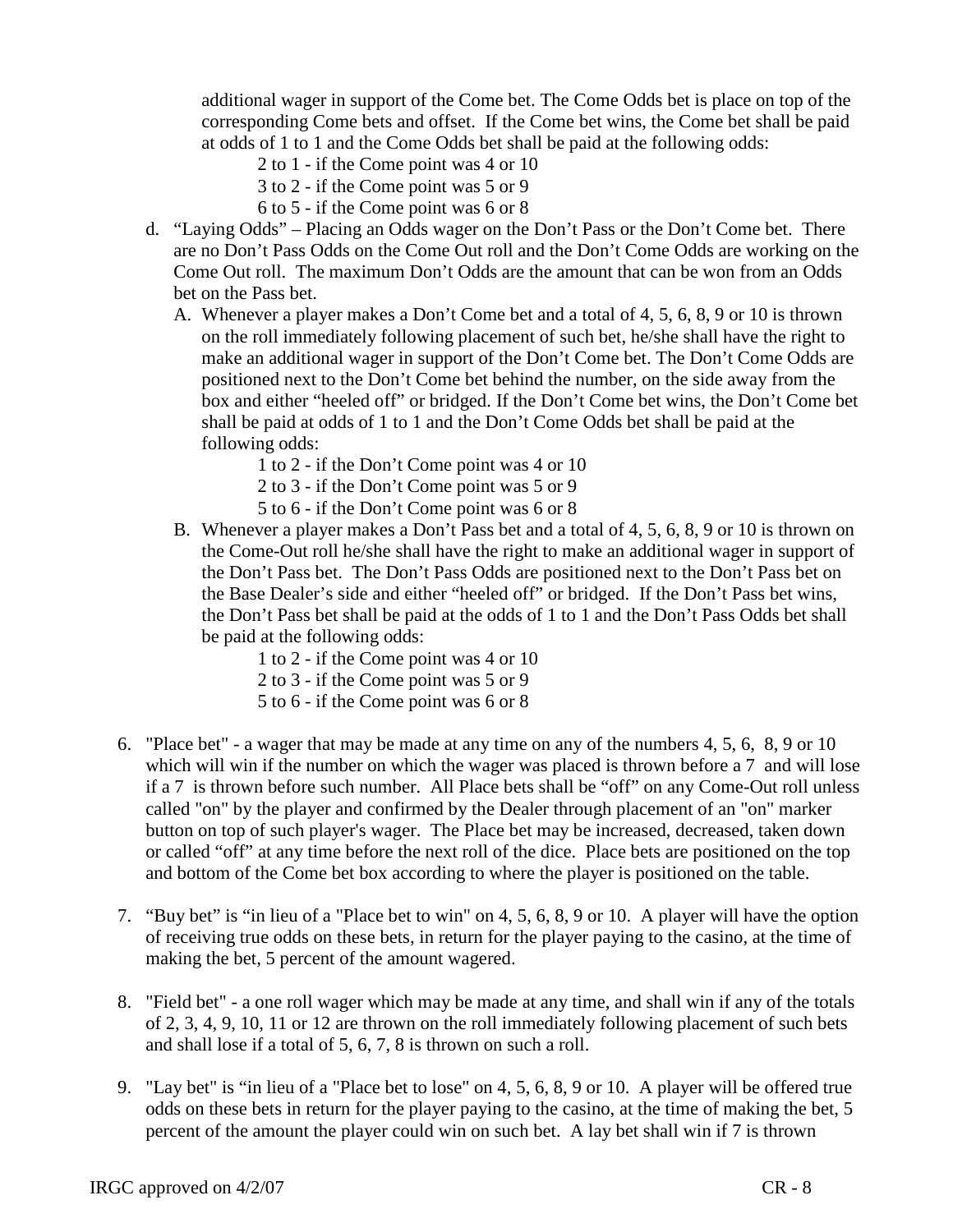before the number on which the wager was placed and shall lose if the number is thrown on which the wager was placed before a 7 is thrown. Lay bets are working on the "Come-Out roll".

- 10. "Proposition Bets"
	- a. "Any seven" a one roll wager which may be made at any time, and shall win if a total of 7 is thrown on the roll immediately following placement of such a bet and shall lose if any other total is thrown.
	- b. "Any Craps" a one roll wager which may be made at any time and shall win if a total of 2, 3 or 12 is thrown on the roll immediately following placement of such bet and shall lose if any other total is thrown.
	- c. "Craps two" (also called "aces" or "low") a one roll wager which may be made at any time and shall win if a total of 2 is thrown on the roll immediately following placement of such bet and shall lose if any other total is thrown.
	- d. "Craps three" (also called "ace-deuce") a one roll wager which may be made at any time and shall win if a total of 3 is thrown on the roll immediately following placement of such bet and shall lose if any other total is thrown.
	- e. "Craps twelve" (also called "high" or "boxcars") a one roll wager which may be made at any time and shall win if a total of 12 is thrown on the roll immediately following placement of such bet and shall lose if any other total is thrown.
	- f. "Eleven" a one roll wager which may be made at any time and shall win if a total of 11 is thrown on the roll immediately following placement of such bet and shall lose if any other total is thrown.
	- g. "Hardways" 4, 6, 8 or 10 will win their respective odds if they are thrown in pairs (i.e, Hard Four is 2 and 2). The bet will lose if the number is thrown "easy" (i.e, easy Four is 3 and 1) or a 7 out is thrown. Hardways work on the Come-Out roll unless called off by the player."
	- h. "Horn bet" a one roll wager which may be made at any time and shall win if any one of the totals 2, 3, 11 or 12 are thrown on the roll immediately following placement of such bet and shall lose if any other total is thrown.
	- i. "Hop Bets" a one roll wager which may be made at any time and will win if any of the following combinations is thrown on the roll immediately following placement of such bet and shall lose if any other combination is thrown:

2-2, 3-3, 4-4, or 5-5 **pays** 30 to 1 3-1, 3-2, 4-1, 4-2, 5-1, 4-3, 5-2, 6-1, 5-3, 6-2, 5-4, 6-3, or 6-4 **pays** 15 to 1

## **DEALER RESPONSIBILITIES**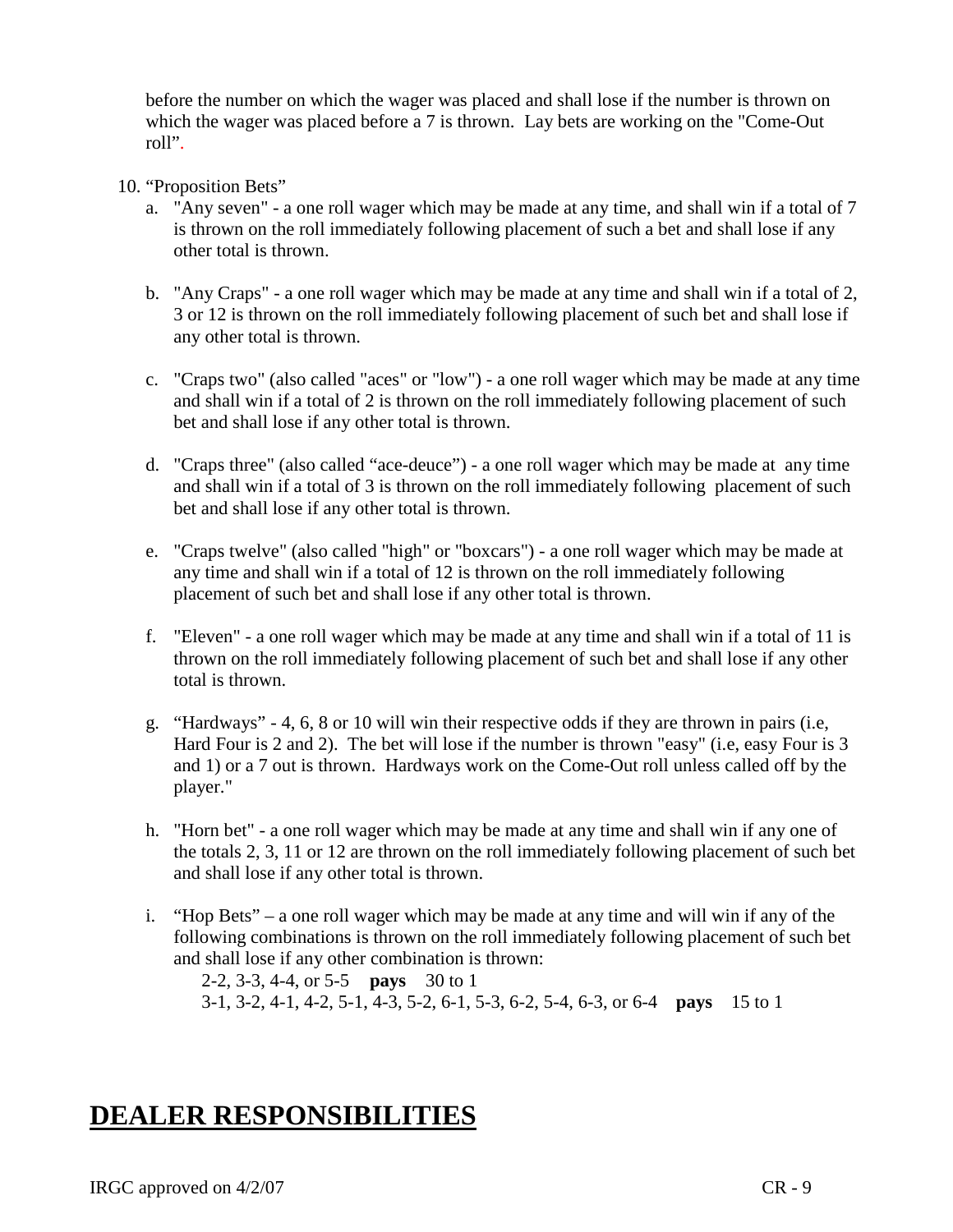The Crap Crew will consist of one Stickperson and one or two Base Dealers. The Stickperson's position is located at the center on the outer side of the table. The Base Dealer's position is located on the inner side at either end of the table.

#### **DUTIES OF THE STICKPERSON**

The Stickperson carries the primary responsibility for the conduct and pace of the game. Control of the dice shall be the responsibility of the Stickperson who shall retain all dice, except those in active play, in the dice bowl. The dice, not in play, will be kept level in the dice bowl with the bowl against the mirror.

At the beginning of play the Stickperson shall offer the set of dice to the first player to the left of the box position. If such player rejects the dice, the Stickperson shall offer the dice to each of the other players, in turn, clockwise around the table until one of the players accepts the dice.

- 1. The Stickperson shall always keep his/her eyes on the dice! The only time this is not true is when the dice are in the box.
- 2. The Stickperson will send out the dice to the shooter. The dice will not be sent out with "craps" showing on the Come-Out roll or with a 7 showing on subsequent rolls.
- 3. The Stickperson will verify the shooter has a Line bet on the Come-Out roll before the dice are sent out. On the Come-Out roll the Stickperson will announce "Coming Out".
- 4. When the shooter is betting on the Don't side, Stickperson will announce "shooting from the Don't."
- 5. The stickperson is responsible for ensuring that the dice are rolled properly and shall determine whether or not any given throw of the dice is legitimate according to procedures.
- 6. The Stickperson is responsible for calling each roll of the dice, LOUDLY AND CLEARLY. The dice shall be completely stopped before they are called. NEVER MOVE THE DICE BEFORE THEY HAVE BEEN CALLED. The Base Dealer or Supervisor shall call dice that can't be seen by the Stickperson. Stick person should say "Call It", loudly.
- 7. After every roll, bring the dice to the center of the table and square them off so the Supervisor can see opposite sides of the dice in the mirror. When bringing the dice in, they shall be brought around the outside of the layout, not through the money.
- 8. The Stickperson has the right of way on the table. The Stickperson will retrieve the dice before Base Dealers pay or take bets.
- 9. The Stickperson is responsible for seeing that both Base Dealers mark the correct point.
- 10. It is the responsibility of the Stickperson to set up the proposition bets on the layout. Do not set up proposition bets after the dice have been sent out.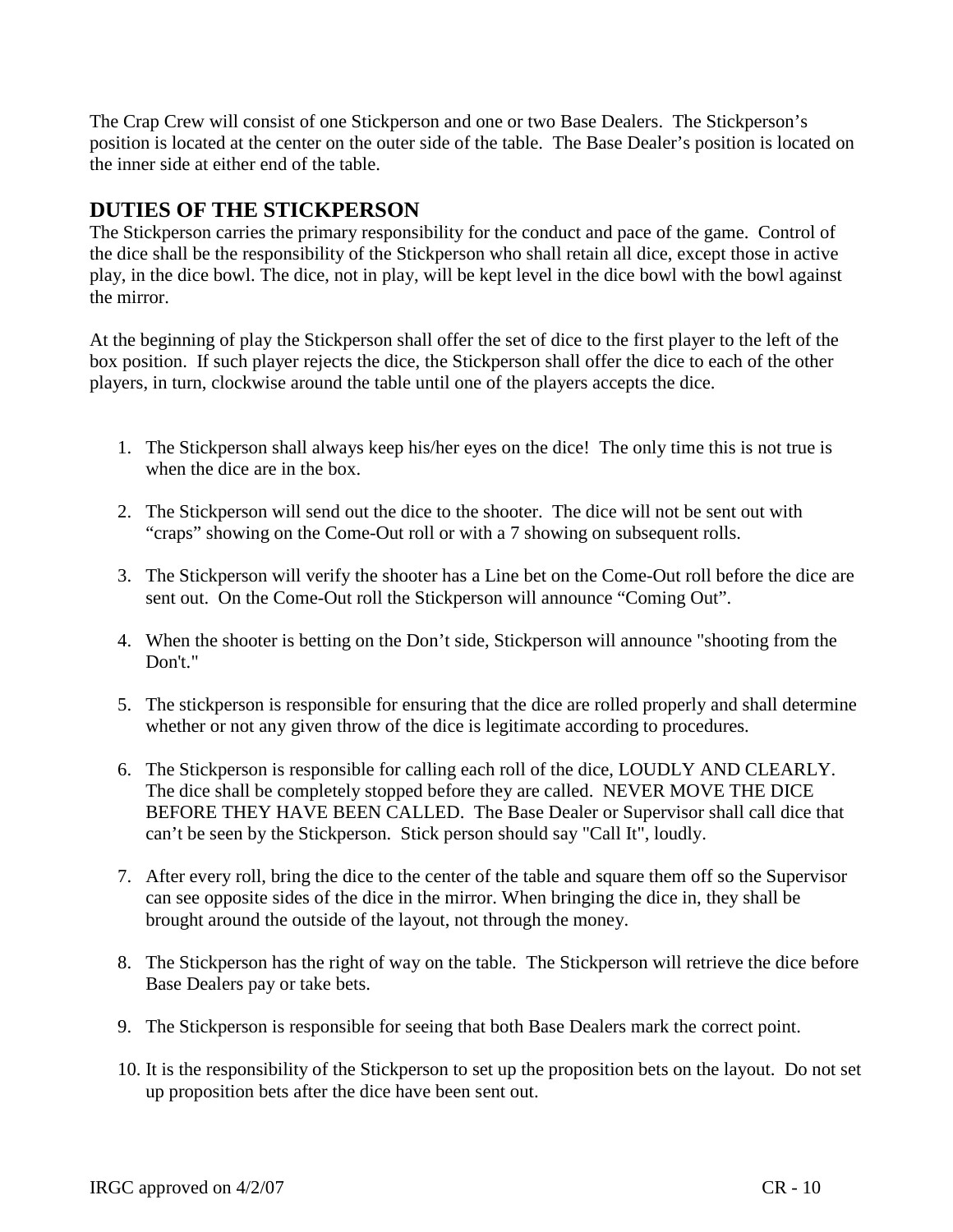- 11. The Stickperson shall repeat all proposition bets loudly and clearly. The Stickperson shall repeat all proposition bets even if the Base Dealers have booked the bet.
- 12. Proposition bets should be placed on the layout in relation to the player's position at the table. Every effort should be made to ensure proper placement before the dice come to rest.
- 13. The Stickperson is responsible for all Hardway bets that are "off" on any roll and shall mark such bets with an "off" button. One "off" or "on" button for the Hardways for a player will signify that all his/her Hardways are "off" or "on". The Stickperson will announce "All Hardways are working unless called off" on the Come-Out roll.
- 14. The Stickperson is responsible for taking down all losing proposition bets. Before removing the losing proposition bets, the Stickperson will watch and check the Dealer payoffs on the opposite end from the shooter.
- 15. For all winning proposition bets, the Stickperson will call out the amount of the payoff, what the bet was for and whom it is to be paid to.
- 16. When the Base Dealers are finished with their work from the last roll, the Stickperson will return the dice directly to the shooter and announce that the dice are out. If the shooter wants to make more bets, bring the dice back to the center.
- 17. If the shooter requests a new pair of dice, the stickperson will retrieve the pair in use and offer the dice remaining in the bowl to the shooter to choose two.
- 18. If the shooter passes the dice when he/she has a point, the Stickperson should ask the next player in rotation with a Line bet to finish out the point then shoot his/her own hand. Offer a complete set of dice to the new shooter.
- 19. If a die is shot off the table, announce "No Roll One Down Outside" or "One Down Inside," and be sure a Supervisor has knowledge that a die is down. The Supervisor will inspect any die brought back to the table after being down. The Stickperson will dump the bowl and offer new dice to the player unless the shooter wishes to play the same dice.
- 20. The Stickperson sets the pace of the game. A new or slow player will be politely encouraged to play at a normal rate. On crowded games, all patrons who are not playing will be politely asked to step back from the rail.
- 21. Handling of the Craps Stick:
	- a. The stick may not be used to move the dice bowl, pucks or any other object except the dice. It must not be used to remove wagers from the layout.
	- b. If the Stickperson can't reach one or both of the dice, he/she should request that the Base Dealer move the die to an open area of the dice table.
	- c. When the stick is not in use it should be held in a vertical position at the side of the Stickperson.
	- d. When using the stick to indicate a player for any reason, the stick should be pointed at the layout in front of the player. The stick should never be pointed directly at the player.
	- e. The Stickperson must wait until the dice stop rolling, call the number, and then lower the stick to retrieve the dice.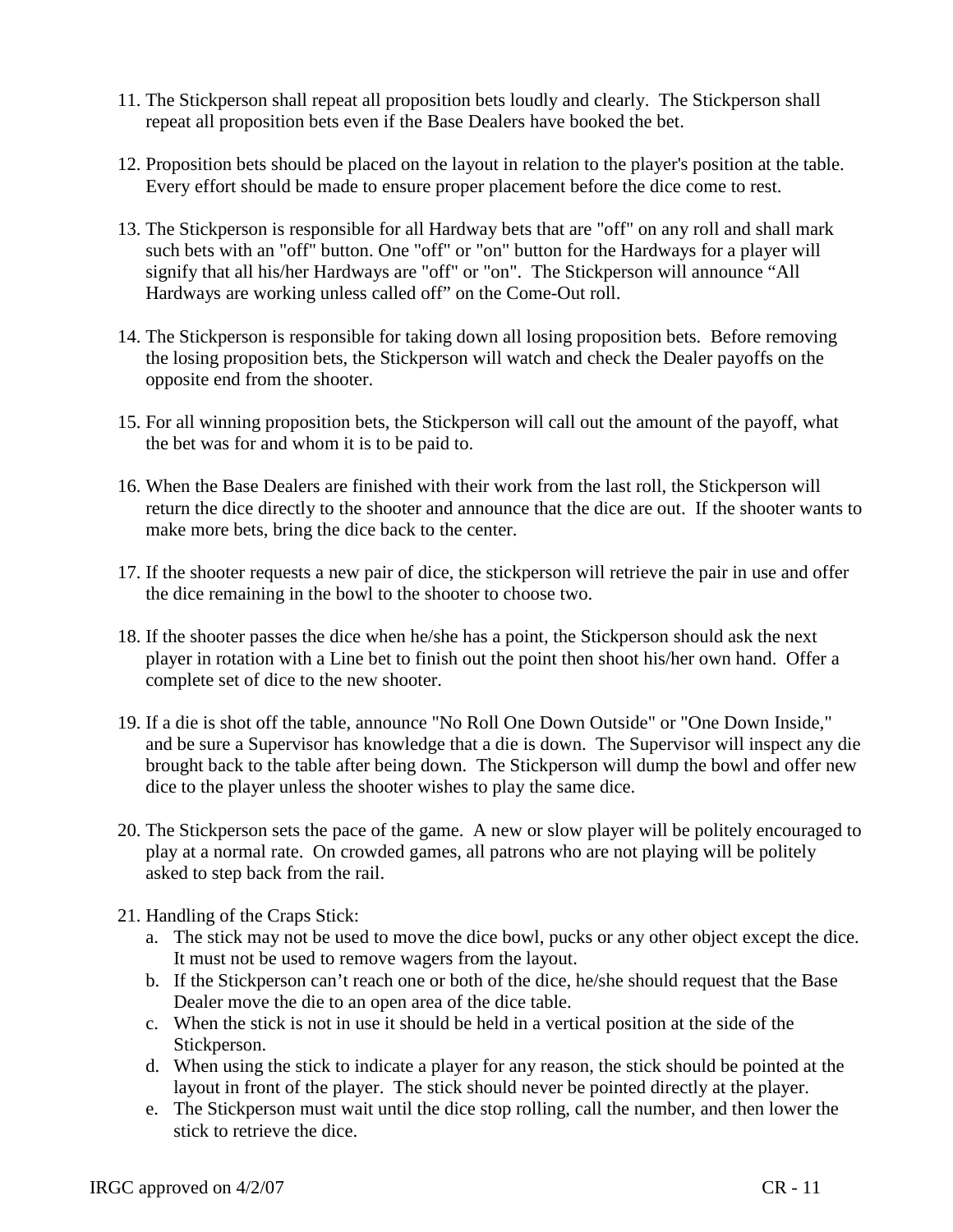### **DUTIES OF THE BASE DEALER**

- 1. The Base Dealer is responsible for taking, paying and booking all bets on their respective ends of the layout.
- 2. The Base Dealer makes any chip or cash changes needed by the customers, as well as booking and paying proposition bets on their respective ends of the table.
- 3. The Base Dealer is also responsible for marking the point number with the "puck" and removing the puck from the previous point number prior to each new Come-Out roll
- 4. When the shooter has the dice, both the Base Dealer on that end and the Stickperson should watch the player's hand. When the dice are rolling to the Base Dealer's end, he/she will read the total on the dice and confirm the Stickperson's call.
- 5. The Base Dealer on the same end as the shooter should not "hawk" the dice. The Base Dealer must keep his/her eyes on the layout in front of him/her. An exception is when there is only one Base Dealer on a game or when loud conditions require the Base Dealer to glance at the dice to verify the number called.
- 6. It is the Base Dealer's responsibility to be aware of the amounts bet and to whom they belong. Be particularly aware of bets made on the Don't Come and Don't Pass Line. These are the most vulnerable points on the layout for past-posters and pressers.
- 7. The Base Dealer should repeat each bet he/she places for the player so both the player and the Supervisor can hear and understand the bet.
- 8. The Base Dealer will use the hand closest to the box when taking out or putting checks into the bankroll. Only take out or put in a full stack.
- 9. The Base Dealer is responsible for visually checking all Odds taken on Pass and Don't Pass Line bets for the proper amount.
- 10. At any time it becomes necessary for a Base Dealer to move a die, the Base Dealer will:
	- a. Never move a die before the total has been called and the players have had a chance to see the result clearly.
	- b. With the palm of the hand open and facing upward, grasp the die between the index and middle fingers.
	- c. Move the die to the box position, placing the die so the number rolled is up.
	- d. If the die is hidden behind a working stack, call the die and then move the stack before moving the die as described above.

#### **DUTIES OF THE BOXPERSON**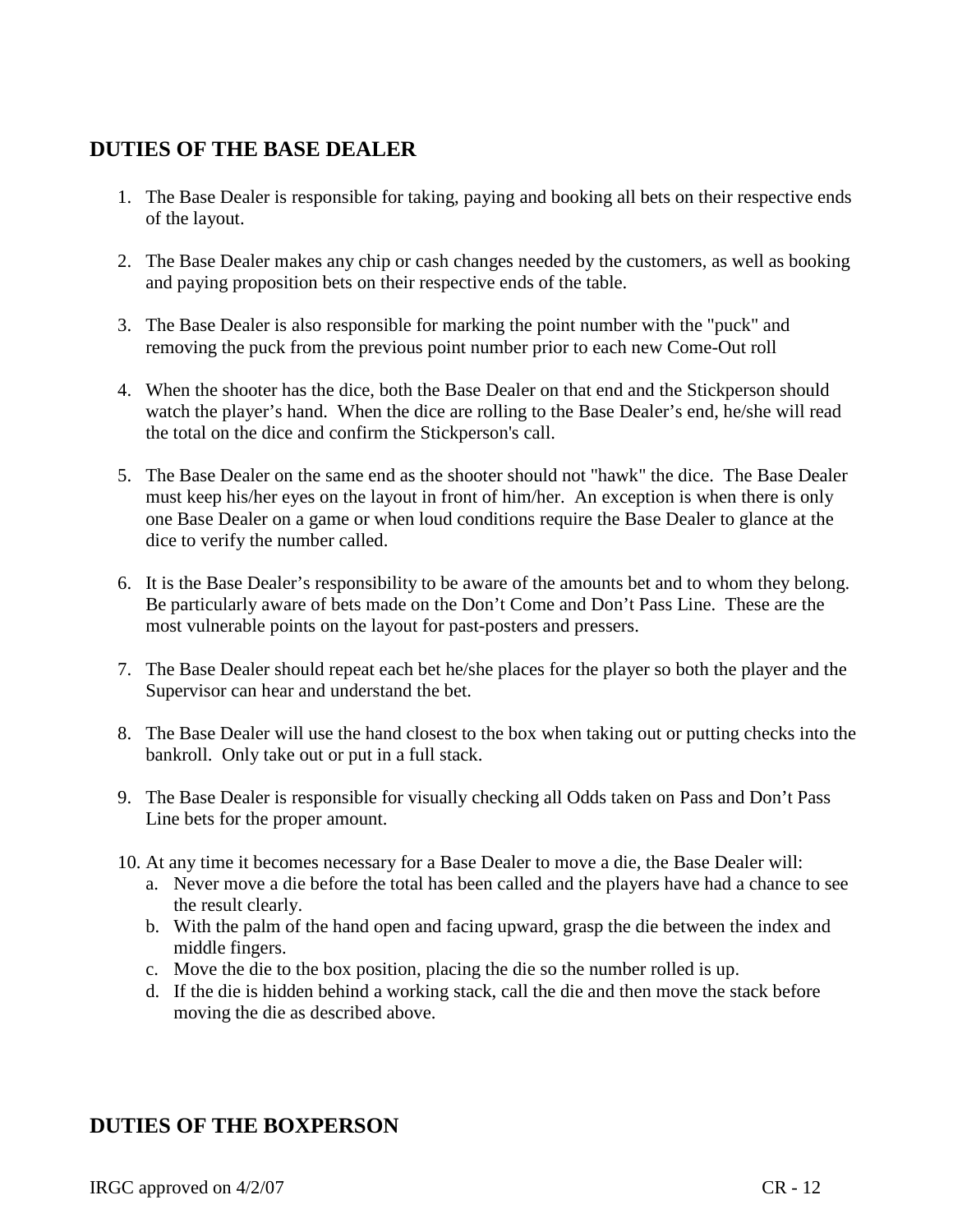A Boxperson is not required on a Crap game. A Supervisor will determine when a Boxperson is needed. The Boxperson is the official in charge of the Crap table. The duties of a Boxperson include:

- 1. Verify that the correct number was called on the dice.
- 2. After the number is called, the Boxperson will verify the payouts on the opposite end of the table that the dice landed on.
- 3. The Boxperson will verify all buy-ins on the game, drop money in the drop box and keep track of the total.
- 4. The Boxperson will also control the pace of the game.
- 5. The Boxperson will handle any discrepancies on the game.
- 6. The Boxperson must know the number on the dice on the game. These should be examined periodically to check for the number, defects or damage.

## **SHOOTING THE DICE**

- 1. The shooter will be required to throw the dice so that they bounce off the retaining wall. The shooter chooses two dice from a group of five. Usually keeps these dice but may ask for new dice at any time.
- 2. The faces, which are uppermost when the two dice come to rest, determine the number thrown.
- 3. When the shooter throws a 7 or 11, all bets are settled
- 4. When the shooter throws a 2, 3, or 12, all bets are settled.
- 5. If the shooter's first number is 4, 5, 6, 8, 9 or 10 the bets are left in play. The number becomes the point and the shooter continues until he shoots the same number again or he rolls a seven and a new shooter is up. The dice remains with the shooter until he Sevens-Out, unless he voluntarily passes the dice.
- 6. The Supervisor may rule that a shooter pass the dice if the player unreasonably delays the game, repeatedly makes invalid rolls or violate any other rules of the game.
- 7. When a die goes off the table, only the shooter may request "same dice".
- 8. The dice must roll down the table. Players may not slide or spin the dice.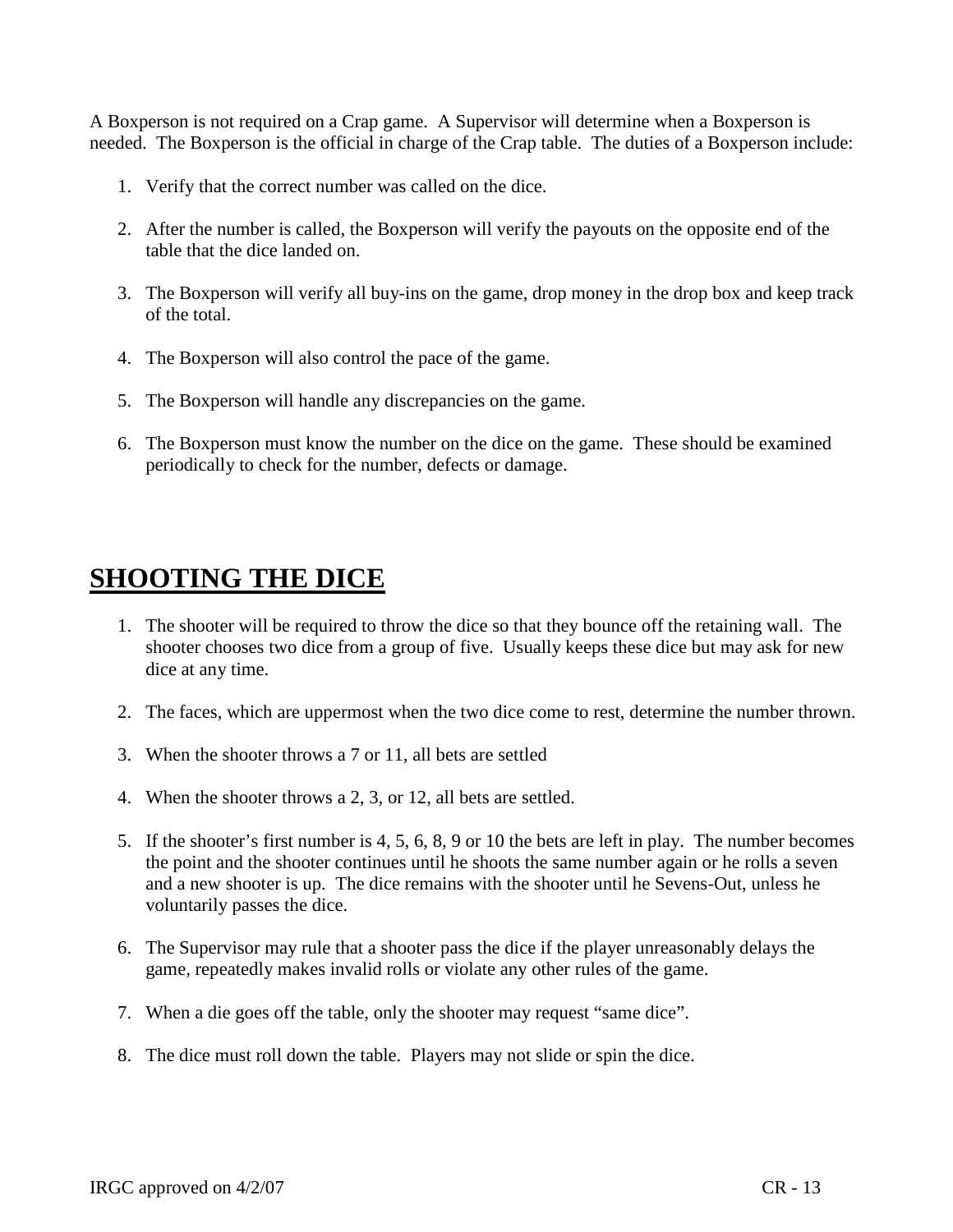- 9. Both dice should bounce off the opposite end of the table. Both dice must roll at least one-half the length of the table to be called unless an obvious intent to roll the dice properly has been made.
- 10. Players may not switch the dice from hand to hand, or take them from view of the Stickperson. The shooter must pick the dice up and shoot them with the same hand.
- 11. If a die is cocked the call will be made by visually determining the "natural fall" of the die. The "natural fall" is the direction the die would continue to fall if the obstruction were removed. If a player questions a call, a Supervisor will make the final decision.

## **PROBLEM SOLUTIONS**

### **INVALID ROLL OF THE DICE**

- 1. On all invalid rolls the Supervisor's decision is final.
- 2. A roll of the dice shall be invalid whenever either or both of the dice go off the table.
- 3. The Stickperson shall have the authority to invalidate a roll of the dice by calling "no roll" for any of the following reasons:
	- a. If the wrong player picks up the dice and shoots them.
	- b. If the dice do not leave the shooter's hand simultaneously.
	- c. Either or both of the dice come to rest on the checks in the Craps bank.
	- d. Either or both of the dice come to rest in the dice bowl in front of the stickperson.
	- e. Either or both of the dice come to rest on one of the rails surrounding the table.
	- f. If only one die or more than two dice are thrown.
	- g. If the dice do not tumble in the throw.
	- h. If the shooter does not have a Pass or Don't Pass bet.
	- i. If either die is resting against any object which causes any uncertainty as to which face is upward.
	- j. If either die rolls outside the playing surface.
	- k. If one or both dice hits a player or the travel of the dice has been stopped or altered intentionally.
	- l. If a player picks up one of the dice before either die has stopped rolling.
	- m. If the dice do not consistently hit the far wall, a Supervisor will warn the player and then have the option of calling a no-roll.
- 4. Should it be necessary to call a "no roll" or otherwise stop the dice, every effort should be made to grab or hit at least one die so that the players never see a total for that roll.
- 5. The Supervisor shall have the authority to overrule the Stickperson if, in his/her judgment, an error has been made by the Stickperson.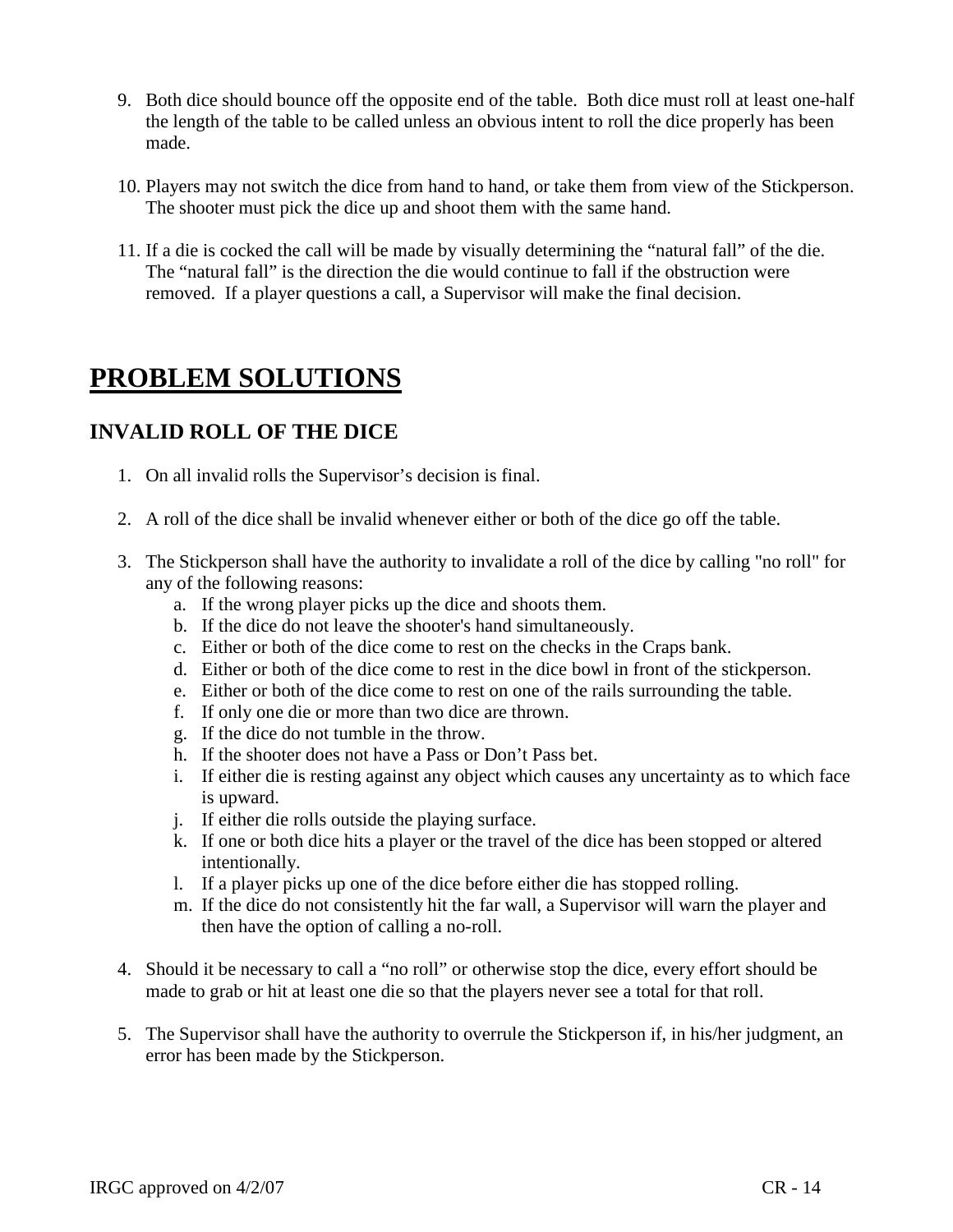- 6. When a player bets below the minimum and it was not noticed before the dice Come Out, the Dealer will inform the Supervisor, pay the amount actually wagered and inform the player of the table limits.
- 7. If a large bet is placed and there is time before the dice are rolled, the Dealer will verify the amount. If, after the dice are rolled, a bet is found to be over the table maximum, the following will apply:
	- a. If the bet wins Break it down and pay up to the table maximum.
	- b. If the bet loses Bring it into the Come area and cut it down. Return the overage to the player.

## **MONEY AND COLOR CHANGE**

Casino change procedures as set out in the All Games manual will be followed with the following exceptions:

- 1. When making change the following procedures shall be followed:
	- a. Place currency or checks to be changed in the center of the table next to the paddle in front of the box.
	- b. After the Supervisor calls out the amount, place change on Come, then the Base Dealer places the change on the apron in front of the player verbalizing the amount. NEVER HAND CHANGE TO A PLAYER!
	- c. Book a bet or make change verbally, but don't go out and get in the way of the dice roll. Wait until the dice go by, then pick up the money and place in front of the box.
- 2. When a player requests a color change, call out "color coming in" and wait until the Supervisor gives permission to bring the money in. At that time, clear hands, bring all money to the center of the table. The Supervisor shall cut it down and inform the Dealer the amount of the color change. Then the Dealer shall cut out the appropriate change in higher value checks on the Come. The Supervisor will verify the amount and the Dealer will then place the checks off the layout in front of the player.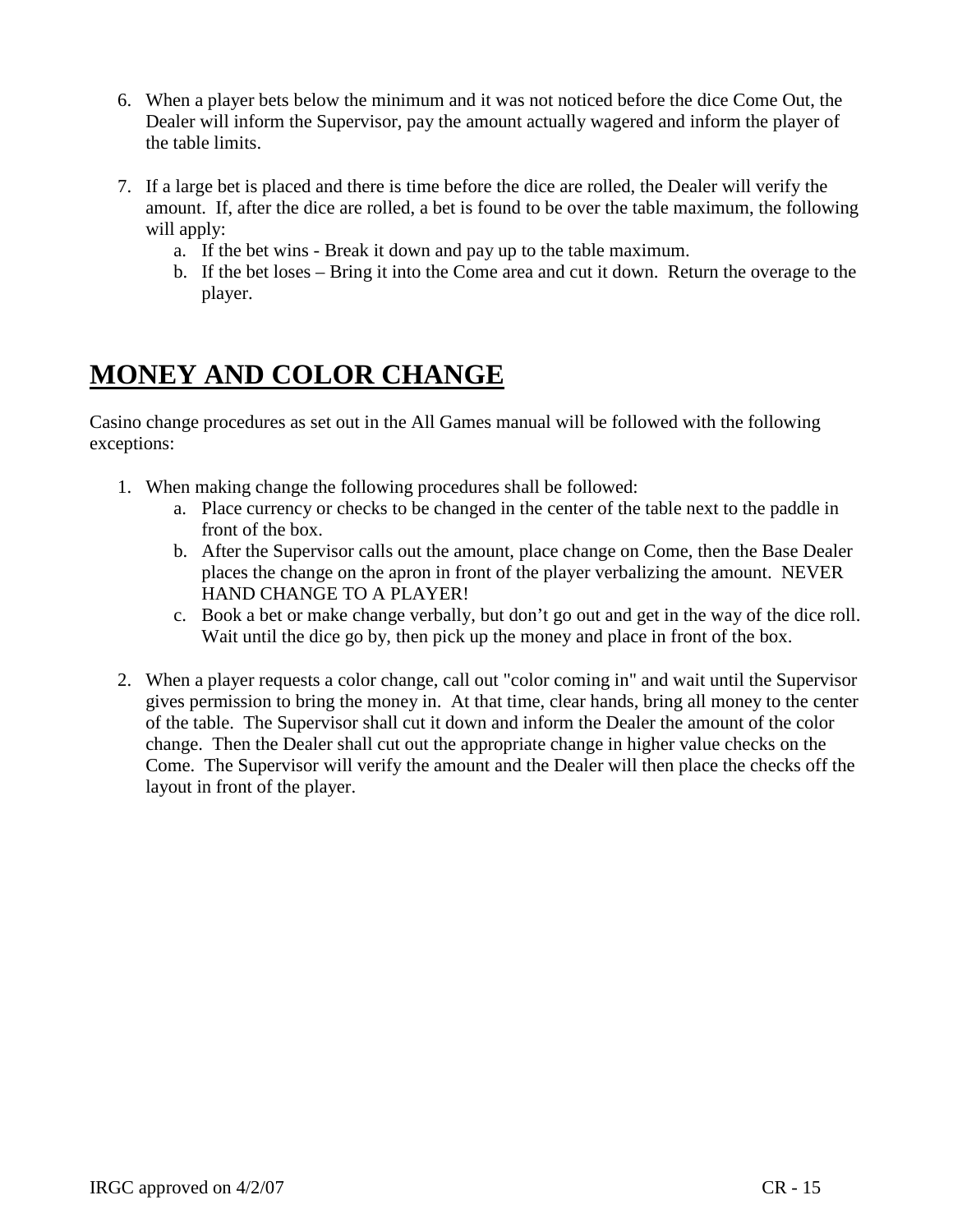## **PAYOUT ODDS**

#### **WAGER PAYOUT ODDS**

| Pass Bet                            | $1$ to $1$  |
|-------------------------------------|-------------|
| Don't Pass Bet                      | $1$ to $1$  |
| Come Bet                            | $1$ to $1$  |
| Don't Come Bet                      | $1$ to $1$  |
| Place Bet 4 or 10                   | 9 to 5      |
| Place Bet 5 or 9                    | 7 to 5      |
| Place Bet 6 or 8                    | $7$ to $6$  |
| Four the Hardway                    | 7 to 1      |
| Six the Hardway                     | 9 to 1      |
| Eight the Hardway                   | 9 to 1      |
| Ten the Hardway                     | $7$ to $1$  |
| <b>Field Bet</b>                    |             |
| Wining number $3, 4, 9, 10$ or $11$ | 1 to 1      |
| Winning number 2 or 12              | $2$ to $1$  |
| Any Seven                           | 4 to 1      |
| Any Crap                            | 7 to 1      |
| Craps 2                             | 30 to 1     |
| Craps 3                             | $15$ to $1$ |
| Craps 12                            | 30 to 1     |
| Eleven                              | $15$ to $1$ |

## **PAYOFFS**

#### **PROPOSITION BETS**

- 1. The Base Dealers shall count out and deliver all payoffs for their respective ends of the table.
- 2. Payoffs shall be made only after the Base Dealer has completed all other work on his/her end of the layout and the Stickperson has removed all losing proposition wagers from the betting portion of the layout.
- 3. All proposition bets shall be paid from the Base Dealer around to the Stickperson, in order. Stickperson will start on the opposite end of the shooter.
- 4. When making a payoff, the Stickperson must announce the amount, as well as the type of the bet for which the payoff is being made and to which player (indicate with stick).
- 5. The Stickperson should monitor the accuracy of the payoffs as they are made.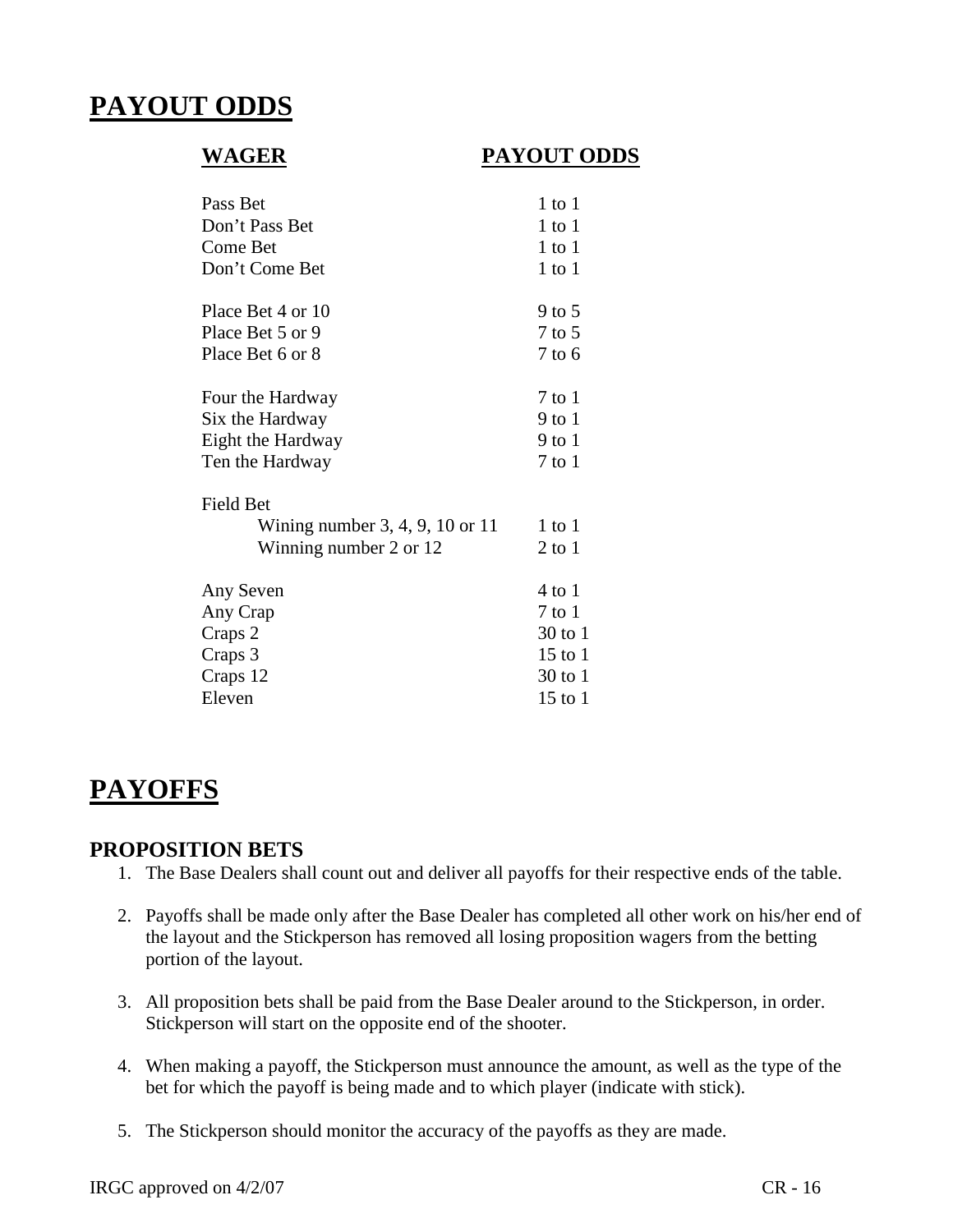- 6. Payoffs for winning proposition bets shall not be paid to the player until told to do so by the Stickperson or Supervisor. The payoffs for winning proposition bets shall be cut out in front of the Base Dealer in the Come area of the layout, and placed on the apron in front of the player, not in a betting area.
- 7. If a player has a combination of winning and losing proposition bets, the Stickperson will deduct the losing bets from the amount won and keep all the players bets up. Only if the player indicates that he/she would like the bets down, will the Stickperson take down these bets.

#### **MAX BETS – 10X ODDS**

It is the responsibility of each Dealer and Supervisor to know the minimum and maximum allowable bets.

| 1. Pass Line:<br>a. Odds Pass Line                    | \$500.00 Maximum<br>4 and 10 10 x flat bet<br>5 and 9 10 x flat bet<br>6 and 8 10 x flat bet |
|-------------------------------------------------------|----------------------------------------------------------------------------------------------|
| 2. Don't Pass Line:<br>Don't Come Line                | \$500.00 Maximum<br>\$500.00 Maximum                                                         |
| b. Odds Don't Pass; Don't Come 4 and 10 20 x flat bet | 5 and 9 15 x flat bet<br>6 and 8 12 x flat bet                                               |
| 3. Place Bets:                                        | 4 and 10 \$500.00 Max.<br>5 and 9 \$500.00 Max.<br>6 and 8 \$600.00 Max.                     |
| 4. Buy Bets:                                          | \$500.00 Maximum on all numbers 5% Vig. on low end                                           |
| 5. Field:                                             | \$500.00 Maximum                                                                             |
| 6. Big 6 and 8:                                       | \$500.00 Maximum                                                                             |
| 7. Hardways: ALL                                      | \$200.00 Maximum                                                                             |
| 8. Any 7:                                             | \$400.00 Maximum                                                                             |
| 9. Prop Bets: 2, 3, 11, 12                            | \$100.00 low side \$50.00 high side                                                          |

10. Horn High bets allowed providing that a Maximum of \$100.00 low and \$50.00 on the high side.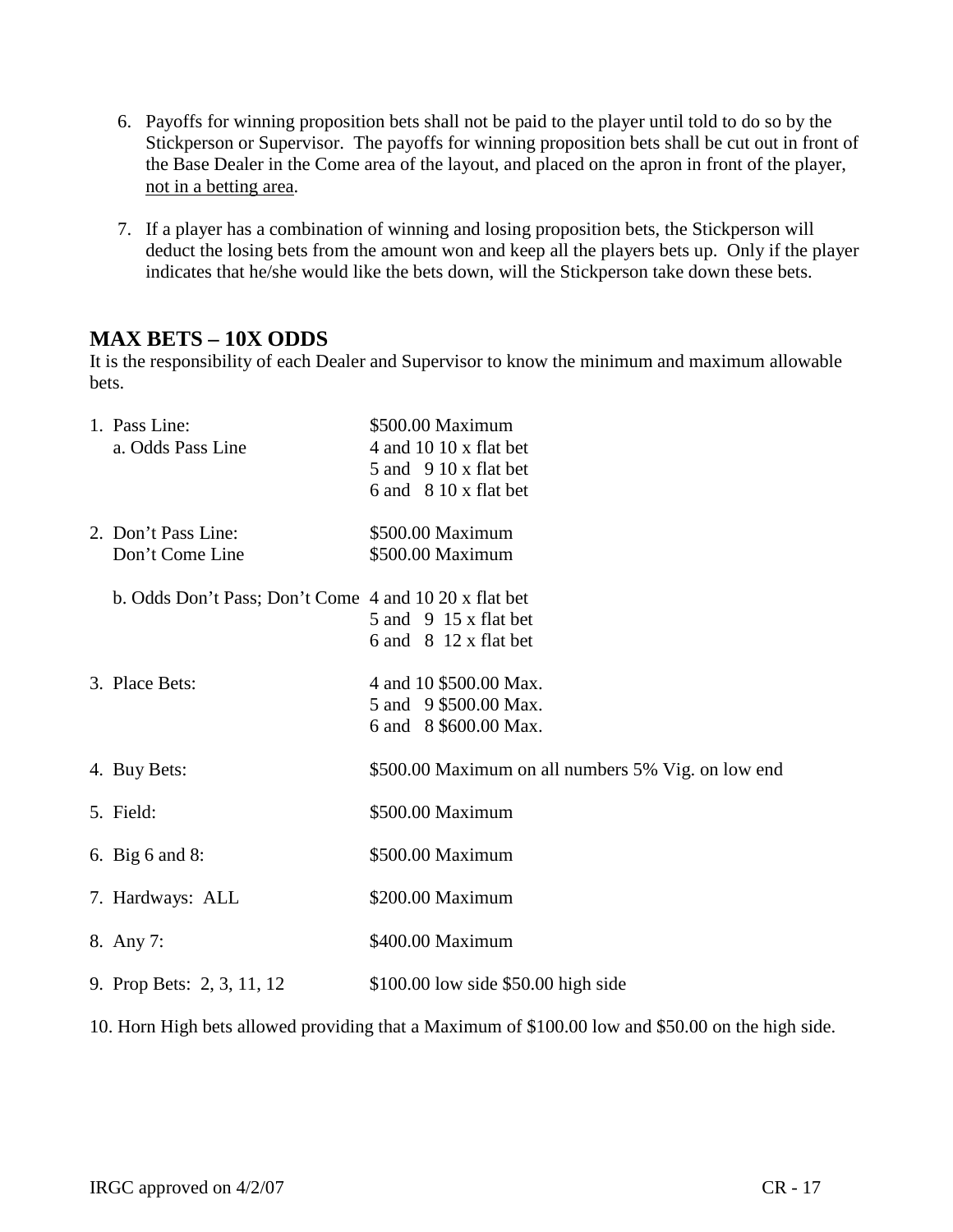#### **COME BETS**

If the payoff requires two or more different denomination checks, cut the payoff out on the Come, pick it up with outside hand, bring Come bet out to player's position with inside hand and pay with outside hand. It is permissible to take the payoff and the Come bet directly to the player's position if the payoff is placed in a readable manner. Don't squeeze the odds together when taking Come bets out to be paid. Come bets should be paid on the Come in front of the player, but not handed off to the player like Place bets, unless the player requires assistance, and all other work is done.

### **DON'TCOME AND LAY BETS**

Losing Place bets should be pushed clear before paying Don't Come and Lays. All Don't Come bets are paid in order from Base Dealer to Stickperson. Pay behind the numbers starting with the player closer to the Base Dealer. Pay all his/her bets starting at the inside. Pay where they lay. Pick up all these bets and hand off to player and go to the next player and do same. Tap Don't Come when handing off payoff. Lay odds are placed first on Don't Pass closest to Base Dealer, then flat bet. So as to pay Lay Odds first then flat bet. Lay bets should be paid one player at a time from Base Dealer to Stickperson; paying all of his bets at once announcing what each payoff is as you pay it. Once all bets have been paid, stack all bets in Don't Come and hand them to the winning player.

#### **LAY BETS**

"Lay Bets" in lieu of Place bets to lose on 4, 5, 6, 8, 9 and 10, a player shall receive true odds on these bets in return for the player paying to the casino at the time of making the bet, 5% of the amount the player could win on such bet. Lay bets may be wagered on 4, 5, 6, 8, 9 or 10 at any time.

A lay bet against a number shall win if Seven rolls before the number rolls.

A lay bet against a number shall lose if the number rolls before a Seven.

A player may take down his/her lay bet at any time before the number or Seven is rolled. If a player does this, the amount of the vigorish (juice) shall also be returned. Lay bets will be working at all times. If a player calls off his lay bet it is handed off including the vig. (No "off" buttons are used).

Lay bets shall be paid at the following odds:

| <b>ODDS</b> |
|-------------|
| 1 to 2      |
| $2$ to $3$  |
| $5$ to 6    |
|             |

The 5% the player pays is good only until the bet is won or lost. Then he/she would have to pay an additional 5% if he wishes to bet again.

Lay bets are working on the Come-Out roll.

If the payoff for the lay odds equals the flat bet, player may bridge the bet. (Odds and flat must be same color.)

Booking lay bets: Announce the amount, the number, the position of the player, vig, and change if any.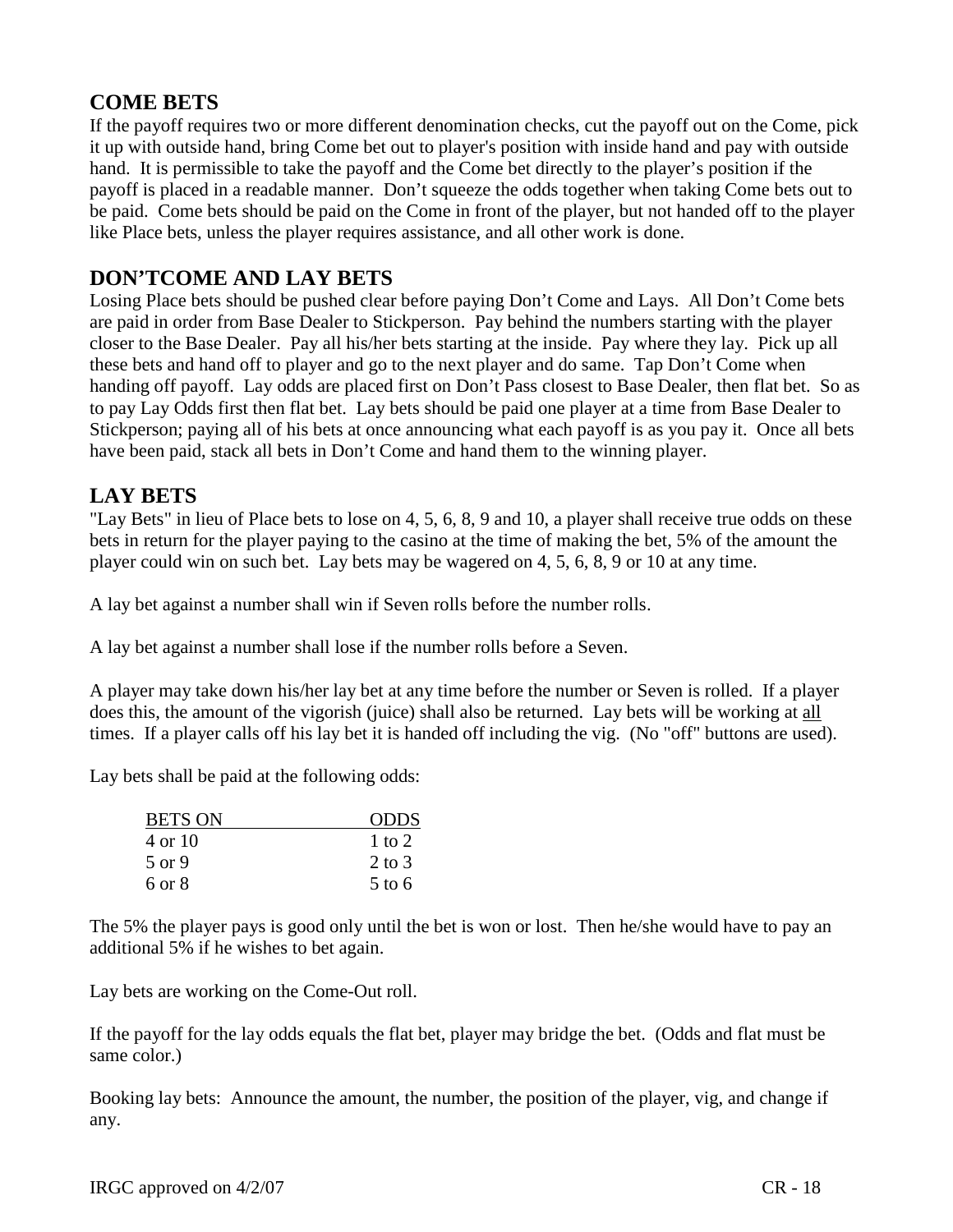Lay Bets are paid from Base to Stick.

#### **PLACE BETS**

Pay Place bets from the Stickperson to the Base Dealer on the Come and hand off to the player with outside hand. Heel payoffs away from the box.

"Place Bets" - a wager which may be made at any time on any of the numbers 4, 5, 6, 8, 9 or 10 and shall win if the number on which wager was placed is thrown before a 7 and shall lose if a 7 is thrown before such number.

The payout odds on Place bets shall be as follows:

| PLACE BET      | <b>ODDS</b> |
|----------------|-------------|
| on $4$ or $10$ | 9 to 5      |
| on $5$ or $9$  | 7 to 5      |
| on 6 or $8$    | 7 to 6      |

All Place bets shall be inactive on any Come-Out roll unless called "on" by the player and confirmed by the Dealer through placement of an "on" button on top of such bet.

One "on" button on the bet closest to the box will verify all of the player's Buy and Place bets are working.

Booking Place bets: Announce the amount, position of player, the number bet and change if any.

#### PLACE BETS ACROSS, OUTSIDE AND INSIDE

These particular bets can be bet anytime. A player will say Inside, Outside or Across, depending on the point.

| INSIDE        | $\overline{\phantom{a}}$ | 5, 6, 8 and 9 except the point.   |
|---------------|--------------------------|-----------------------------------|
| OUTSIDE       | $\overline{\phantom{a}}$ | 4, 5, 9 and 10 except the point.  |
| <b>ACROSS</b> | $\overline{\phantom{a}}$ | all the numbers except the point. |

These bets are usually bet after the Come-Out roll and kept up to win or lose. These bets can be taken down at anytime. They can be called "off" for one roll or a number of rolls at anytime. These bets can be pressed or taken down at anytime.

#### **BUY BETS**

"Buy Bets" in lieu of Place bets to win on 4, 5, 6, 8, 9 and 10 a player will have the option of RECEIVING true odds on these bets in return for the player paying to the casino, at the time of making the bet, 5% of the amount wagered. Buy bets may be wagered on 4, 5, 6, 8, 9 or 10 at anytime.

All Buy bets shall win if the number bet rolls before a Seven rolls. A buy bet shall lose if a Seven rolls before the number bet.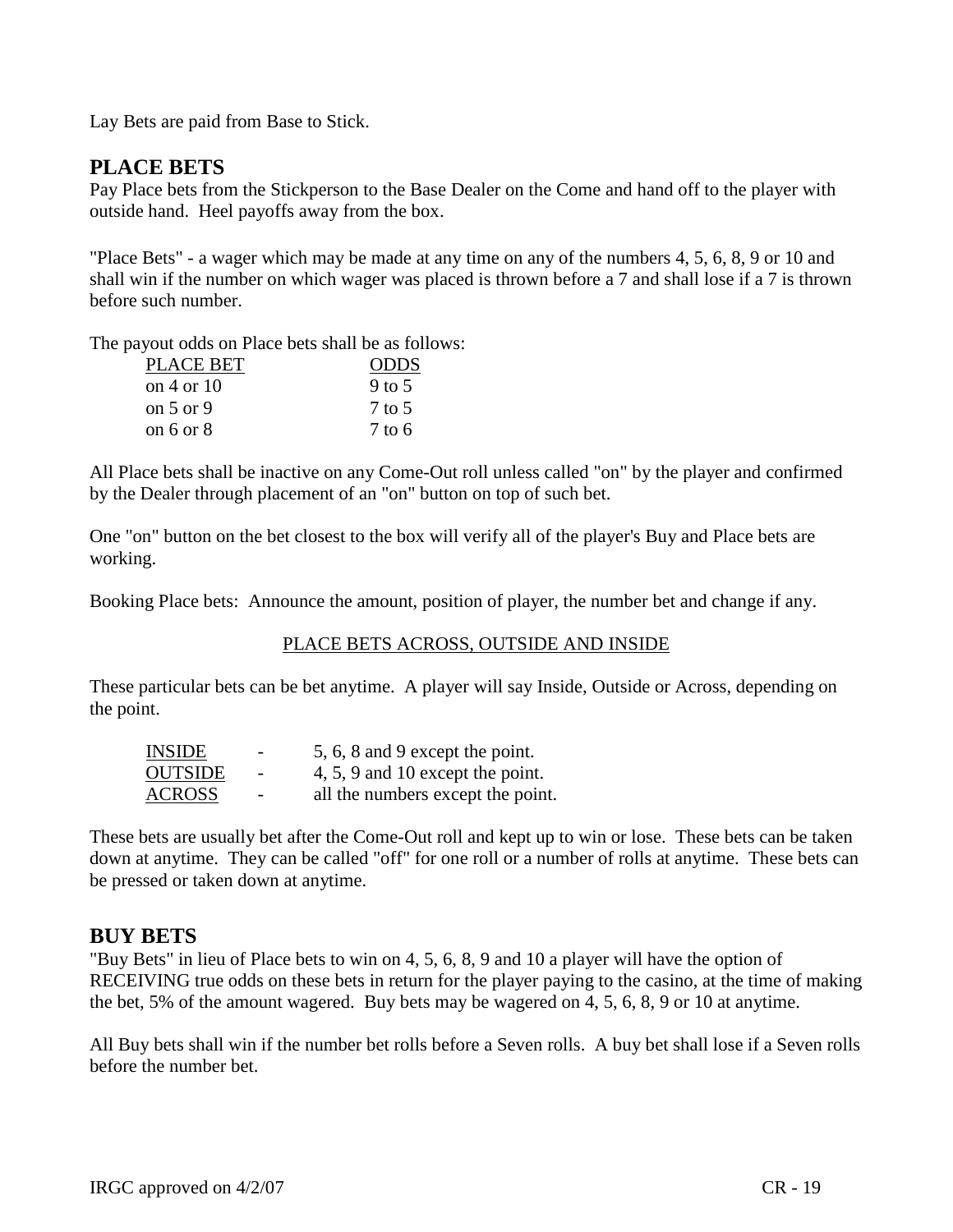A player may take down his/her Buy bet at any time before a Seven or the number rolls. If he/she does, the amount of vigorish will also be returned. Players may call off Buy bets one roll or a number of rolls. An "off" button is placed on top of wager.

Buy bets to win shall be paid at the following odds:

| <b>BET</b>                        | <b>ODDS</b>       |
|-----------------------------------|-------------------|
| $4 \text{ or } 10 \text{ to win}$ | $2$ to 1          |
| 5 or 9 to win                     | $3$ to $2$        |
| 6 or 8 to win                     | $6 \text{ to } 5$ |

All Buy bets should be paid on the Come letters and handed off in front of the player in the same order as Place bets.

Buy bets shall automatically be off on the Come-Out roll unless the player requests them on; at which time the Dealer shall mark the bet with an "on" button.

One "on" or "off" button on the Buy bet nearer to the box will verify that all the players' Buy bet are "on" or "off".

The 5% that the player pays is good only until the bet is won or lost. Then he would have to pay an additional 5% if he wishes to bet again.

When Buy bet hits cut out payoff on Come letters, hand off with outside hand and ask the player to drop you the vig.

Booking Buy bets: Announce the amount, the number, position of player, plus the vig. and change if any.

Place Bets and Buy Bets are paid from the Stick to the Base.

## **TAKING AND PAYING**

- 1. Take-Pay-Place: Take losing wagers-Pay winning wagers-Place new bets. Three exceptions to the Take-Pay-Place rule;
	- a. Place bets shall be paid after Come and Don't Come bets have been positioned.
	- b. Don't Come bets shall be placed before Come bets are paid.
	- c. On a Seven-Out the losing bets in the Come boxes shall not be picked up until after all winning Come and Don't bets have been paid. Also the Don't Come is taken first on a Seven-Out then the Pass Line and Field.
- 2. When taking or paying bets the Dealer must begin with the bet farthest to the outside of the layout and work toward the inside, taking and paying each bet in sequence.
- 3. Pass and Don't Pass bets will be paid from the Base toward Stickperson. Pay Odds first then the flat bet for each individual wager. The Odds and the flat bet should be paid separately,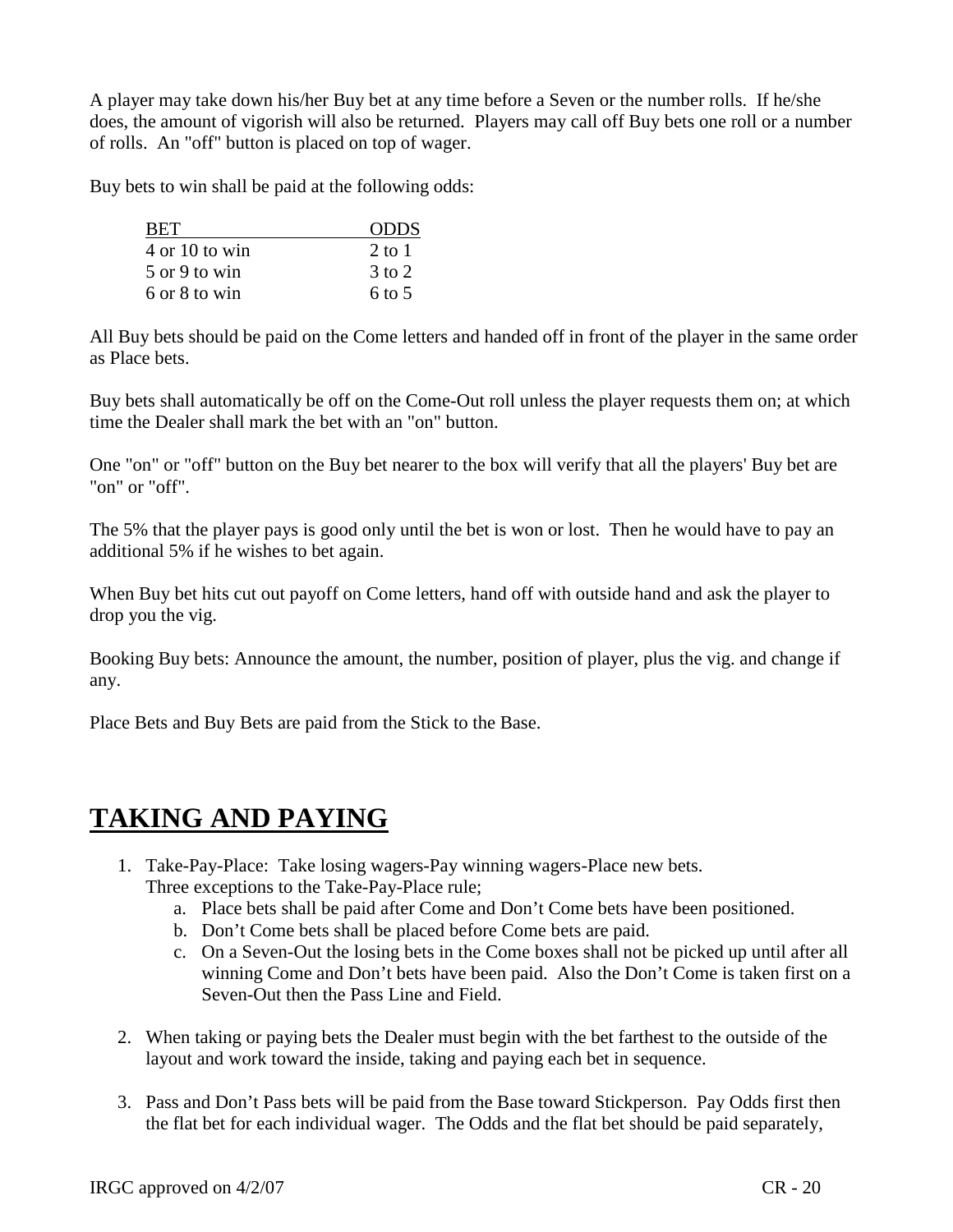unless totaled. Always be aware of the spacing on the Line Odds. It is the responsibility of the Stickperson and Base Dealer to see that the Line Odds are spaced appropriately.

- 4. Don't Come bets are paid from the Stickperson to the Base Dealer.
- 5. Never toss checks to the players!
- 6. Cut all checks with the inside hand and hand off with the outside hand. Never reach into the bank with the outside hand.
- 7. Do not place change or payoffs in the player's hand or in the rail. Place checks on the apron, not in a betting area.
- 8. All change, Place bets, Buy bets and proposition bets are to be cut on the COME area, with each color hitting the Come separately. The largest denomination check should be cut out closest to the Boxperson. Before stacking up and placing checks in front of the player, Dealer should raise inside hand slightly so the Supervisor can verify the amount of checks.

## **TOKES**

If a player throws in a toke and does not specify a bet, the toke must be dropped in the toke box.

All tokes wagers must be announced when the wager is made so the Supervisor is aware of the wagers.

## **RELIEVING DEALERS**

#### **STICKPERSON**

Before tapping the Stickperson the incoming Dealer should check both ends of the table and find out who is shooting the dice.

The outgoing Stickperson must identify the shooter for the incoming Dealer and relay any other pertinent information.

The Stickperson may only be relieved while the dice are in the box position and after the Stickperson has taken down all losing proposition bets and paid all winning proposition bets.

The incoming Dealer will set up any new proposition bets.

#### **BASE DEALER**

The outgoing Dealer will inform the incoming Dealer which players have the Don't bets and any other pertinent information.

The Base Dealer may only be relieved while the dice are in the box position and after the Base Dealer has completed all work from the previous roll.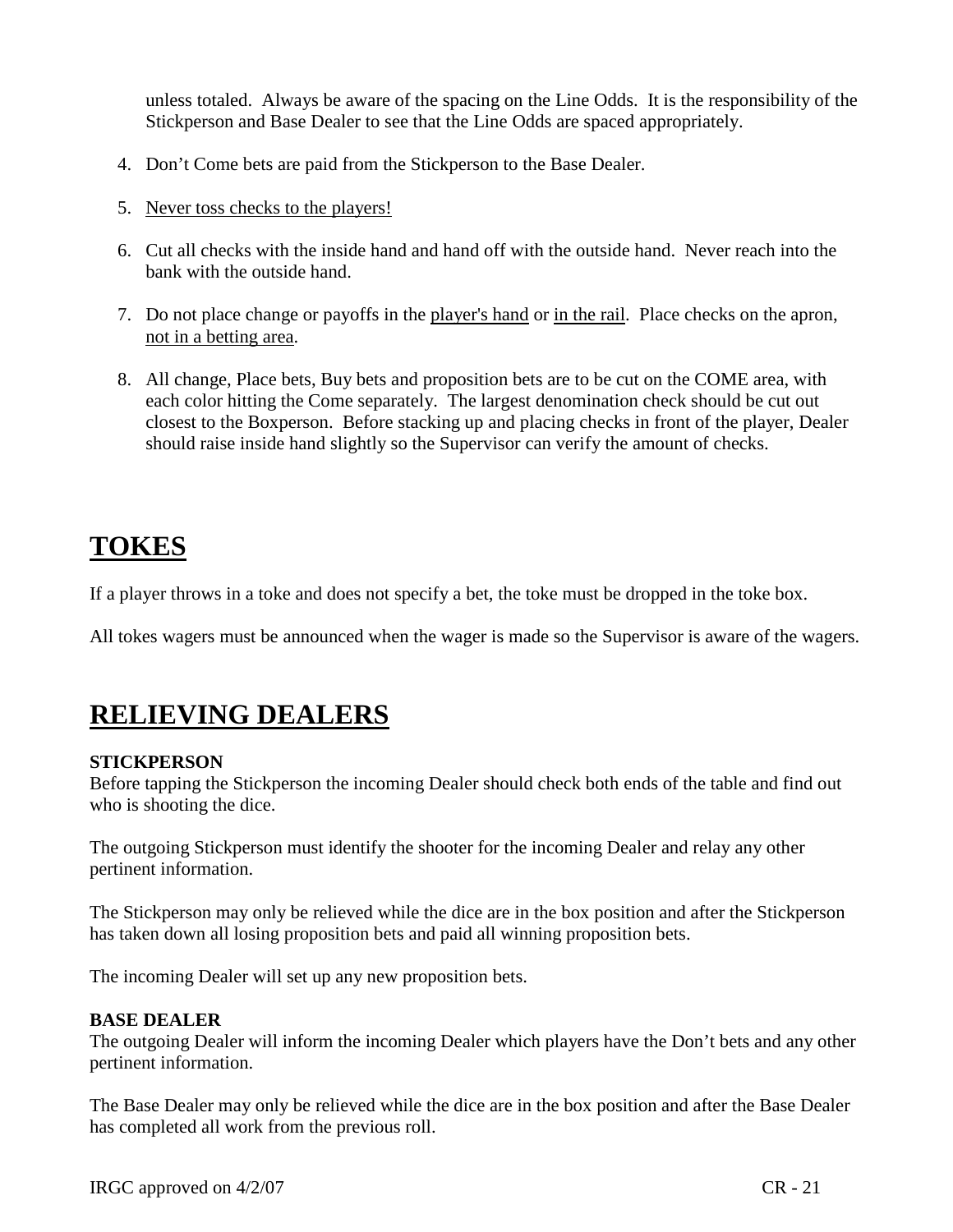#### **BOXPERSON**

The dice must be in the center of the table and all transaction must be completed. The incoming Boxperson will give the Stickperson the OK to move the dice when ready.

The outgoing Boxperson will inform the incoming Boxperson of any pertinent information on the game.

## **DEAD GAMES**

When a game goes dead, all house money must be returned to the bank area.

The stick should be laid across the proposition area with the dice bowl set on top of the stick. All the dice must be in the dice bowl.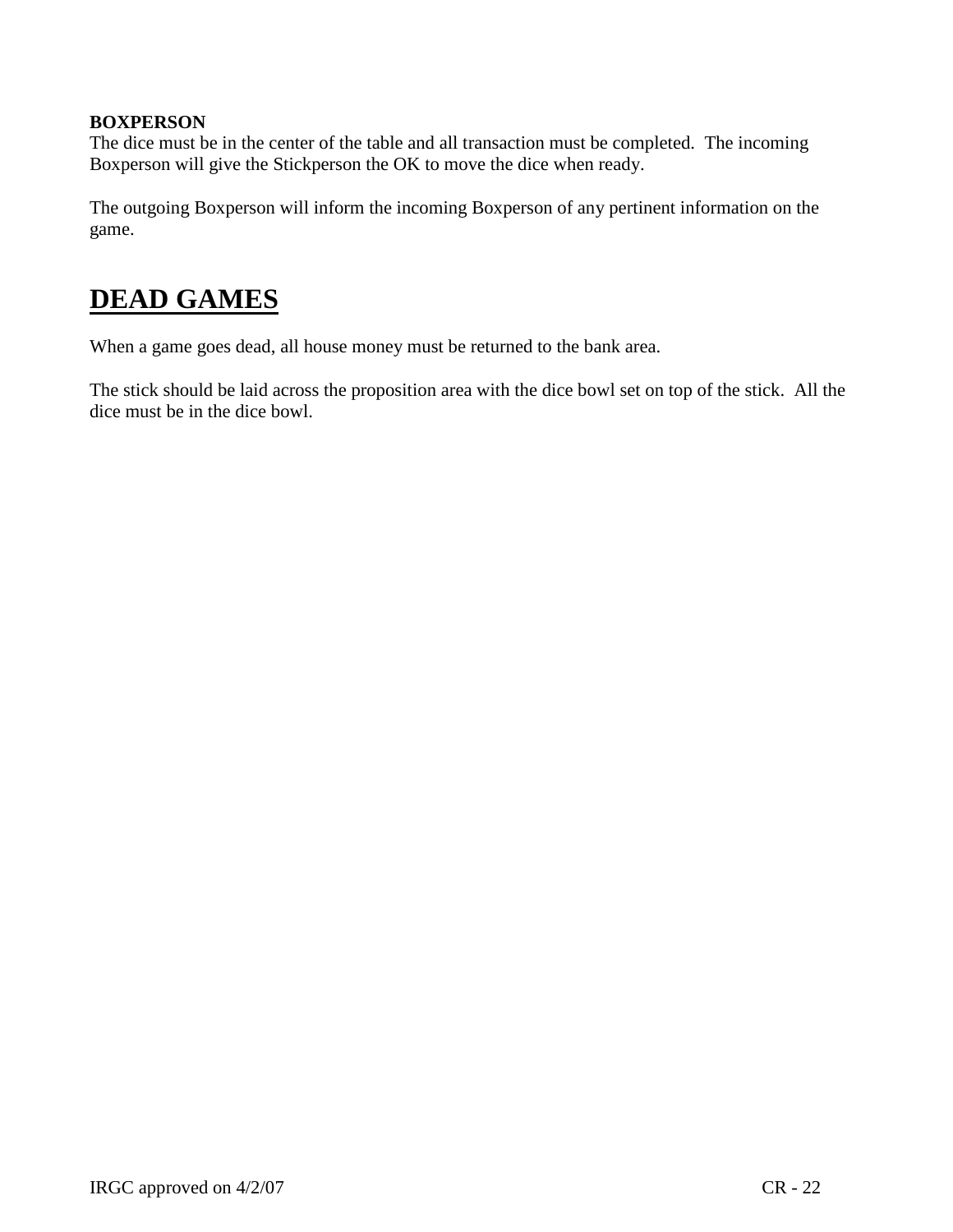## *CRAPS SHOOTOUT BONUS*

The "Craps Shootout" bonus is an award that can be won by any shooter who establishes and then shoots all 6 'points' (4, 5, 6, 8, 9, 10) in any order, during their turn at the roll before shooting a "Seven-Out" or passing the dice. A 'turn' is a player's opportunity, in due rotation, to roll the dice, commencing with the first roll and continuing until the player chooses to pass the dice or the player rolls a Seven-Out. A 'hand' is the succession of rolls from the first come out roll of a turn continuing until a Seven-Out is rolled.

- 1. To be eligible for the "Craps Shootout" bonus, a player shooting the dice must place a Pass Line or Don't Pass Line wager.
- 2. The Floorperson or Dealer will keep track of the 'points' as the shooter makes them by marking the 'points' using special buttons.
- 3. When all 6 'points' have been made, a Table Games Supervisor will be notified. The Table Games Supervisor will verify all 6 'points' have been made.
- 4. When the "Craps Shootout" bonus is hit, play will be stopped and a Table Games Supervisor will inspect the dice. If any irregularities are found indicating the dice have been tampered with, an investigation will be instigated and the "Craps Shootout" for that roll and player will be declared void.
- 5. Once the dice inspection is completed the game will immediately resume.
- 6. The "Craps Shootout" bonus will initially start at \$100.
- 7. If the "Craps Shootout" bonus is not hit by 8:59 A.M., it will increase by \$100 at 9:00 A.M. each day.
- 8. This increase will continue until the bonus is hit or it reaches \$1,500 at which point the "Craps Shootout" bonus will be capped.
- 9. When the "Craps Shootout" bonus is hit, it will once again start at \$100.
- 10. Eligible players at the time the "Craps Shootout" bonus is hit will receive a "Share the Wealth" bonus dependent upon the amount of the "Craps Shootout" bonus. An eligible player is one who has any bet placed at the time the "Craps Shootout" bonus is hit. The shooter of the dice winning the "Craps Shootout" bonus will not be eligible to receive a "Share the Wealth" bonus.
	- a. If the "Craps Shootout" bonus is \$100-\$700 at the time it is awarded, the "Share the Wealth" bonus will be \$10 per eligible player.
	- b. If the "Craps Shootout" bonus is \$800-\$1400 at the time it is awarded, the "Share the Wealth" bonus will be \$20 per eligible player.
	- c. If the "Craps Shootout" bonus is \$1500 at the time it is awarded, the "Share the Wealth" bonus will be \$30 per eligible player.
- 11. Winners of both the "Craps Shootout" and the "Share the Wealth" bonuses will be paid from the Craps table bank.
- 12. The "Craps Shootout" bonus will become void if the shooter passes during their turn at the roll. The shooter to whom the roll is passed must complete the hand. Play for the "Craps Shootout" bonus will begin again after a Seven-Out.
- 13. The current amount of the "Craps Shootout" bonus will be posted near the Craps table at all times.